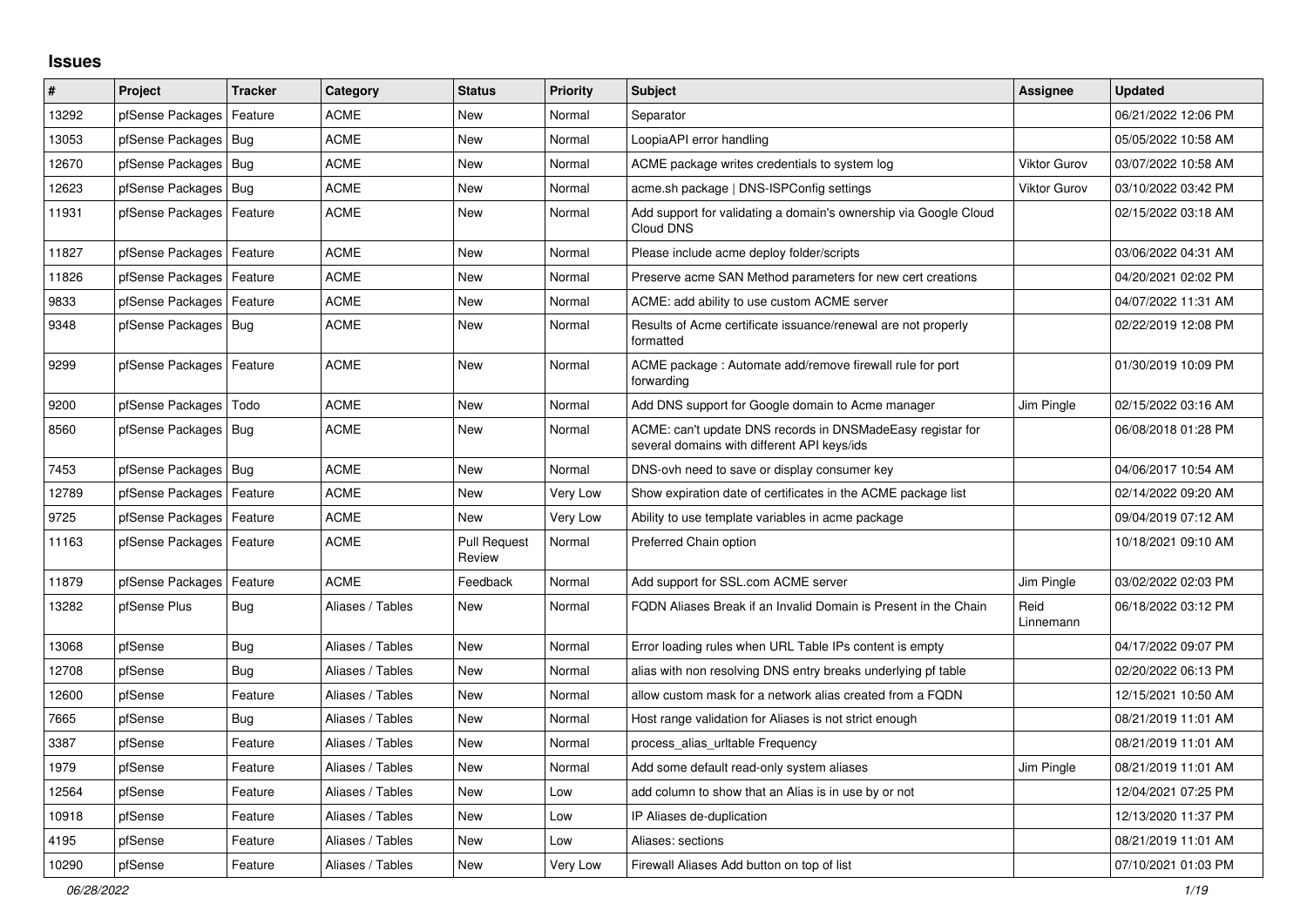| $\pmb{\#}$ | Project                    | <b>Tracker</b> | Category         | <b>Status</b>                 | <b>Priority</b> | <b>Subject</b>                                                                                                | Assignee              | <b>Updated</b>      |
|------------|----------------------------|----------------|------------------|-------------------------------|-----------------|---------------------------------------------------------------------------------------------------------------|-----------------------|---------------------|
| 5735       | pfSense                    | Feature        | Aliases / Tables | New                           | Very Low        | Automaticaly add DHCP leases to alias list or make it readable in<br>selected fields                          |                       | 08/21/2019 11:01 AM |
| 9296       | pfSense                    | <b>Bug</b>     | Aliases / Tables | Confirmed                     | Low             | Alias content is sometimes incomplete when mixing FQDN and IP<br>address                                      | Reid<br>Linnemann     | 06/18/2022 03:12 PM |
| 13245      | pfSense                    | Feature        | Aliases / Tables | <b>Pull Request</b><br>Review | Normal          | Type column on Alias lists                                                                                    | Jim Pingle            | 06/06/2022 07:09 AM |
| 11898      | pfSense Packages   Bug     |                | apcupsd          | New                           | Normal          | PHP error from apcupsd dashboard widget                                                                       |                       | 05/07/2021 09:12 AM |
| 11375      | pfSense Packages           | Bug            | apcupsd          | New                           | Normal          | UPS Type <blank> for USB APC</blank>                                                                          |                       | 02/26/2021 11:10 AM |
| 10845      | pfSense Packages   Bug     |                | apcupsd          | New                           | Normal          | apcupsd doesn't stop when not enabled                                                                         |                       | 08/24/2020 10:16 AM |
| 12812      | pfSense Packages   Feature |                | arpwatch         | New                           | Normal          | Would it be helpful if the FreeBSD net-mgmt/arpwatch port had an<br>option to use mail/dma for mail delivery? |                       | 02/16/2022 06:09 PM |
| 8454       | pfSense Packages   Bug     |                | arpwatch         | New                           | Very Low        | Arpwatch package break email notifications from other sources                                                 |                       | 06/23/2022 07:49 PM |
| 12101      | pfSense Packages           | Bug            | arpwatch         | Assigned                      | Normal          | ArpWatch Suppression Mac for "flip-flop" not suppressing                                                      | Viktor Gurov          | 10/09/2021 07:19 PM |
| 13260      | pfSense                    | Feature        | Authentication   | New                           | Normal          | Add support for OpenVPN static-challenge                                                                      |                       | 06/09/2022 02:04 PM |
| 12726      | pfSense                    | <b>Bug</b>     | Authentication   | New                           | Normal          | LDAP select container button auto populate                                                                    |                       | 01/25/2022 01:48 PM |
| 12715      | pfSense                    | Bug            | Authentication   | New                           | Normal          | Long system startup time when LDAP is configured and unavailable<br>during startup.                           | Christian<br>McDonald | 01/24/2022 05:50 AM |
| 12546      | pfSense Plus               | Feature        | Authentication   | <b>New</b>                    | Normal          | Add 2FA Support to pfSense Plus Local Database Authentication                                                 |                       | 06/25/2022 05:30 PM |
| 12519      | pfSense                    | Bug            | Authentication   | New                           | Normal          | Fail authentication using special character in password via the LDAP<br>connector                             |                       | 11/12/2021 07:39 AM |
| 12458      | pfSense                    | Feature        | Authentication   | New                           | Normal          | Use "unixHomeDirectory" instead of "homeDirectory" when LDAP<br>authentication server is Active Directory     |                       | 10/15/2021 08:18 AM |
| 12283      | pfSense                    | Bug            | Authentication   | New                           | Normal          | LDAP/RADIUS authentication servers configuration does not allow<br>source IP address to be specified          |                       | 08/20/2021 01:15 AM |
| 12095      | pfSense                    | <b>Bug</b>     | Authentication   | New                           | Normal          | Memory leak in pcscd                                                                                          |                       | 06/01/2022 01:01 PM |
| 12091      | pfSense                    | Feature        | Authentication   | New                           | Normal          | RFE: Add support for sssd authentication                                                                      |                       | 12/10/2021 04:55 PM |
| 11920      | pfSense Plus               | Feature        | Authentication   | New                           | Normal          | SAML Authentication for pfSense (VPN and webConfigurator)                                                     |                       | 05/14/2021 12:56 AM |
| 11626      | pfSense Plus               | <b>Bug</b>     | Authentication   | New                           | Normal          | Google LDAP connection failed due to lack of SNI for TLS 1.3                                                  | Luiz Souza            | 06/27/2022 07:23 AM |
| 10843      | pfSense                    | Feature        | Authentication   | New                           | Normal          | Allow user manager settings to specify multiple authentication<br>servers                                     |                       | 01/13/2022 07:22 AM |
| 10765      | pfSense                    | Bug            | Authentication   | New                           | Normal          | Ampersands in Idap extended query are escaped twice                                                           |                       | 09/02/2020 07:55 AM |
| 9937       | pfSense                    | Feature        | Authentication   | New                           | Normal          | OpenVPN Login User Privilege                                                                                  |                       | 11/29/2019 08:46 AM |
| 9288       | pfSense                    | Feature        | Authentication   | New                           | Normal          | SSHGuard add pfSense signature in standard                                                                    |                       | 08/14/2019 01:19 PM |
| 9222       | pfSense                    | Feature        | Authentication   | New                           | Normal          | Add sshguard log when release an IP                                                                           |                       | 08/14/2019 01:00 PM |
| 9165       | pfSense                    | Feature        | Authentication   | New                           | Normal          | only IPs can be added to sshguard whitelist                                                                   |                       | 04/21/2022 12:39 PM |
| 8087       | pfSense                    | <b>Bug</b>     | Authentication   | New                           | Normal          | Provide Calling-Station-ID to RADIUS backed VPN connections                                                   |                       | 06/06/2020 05:36 AM |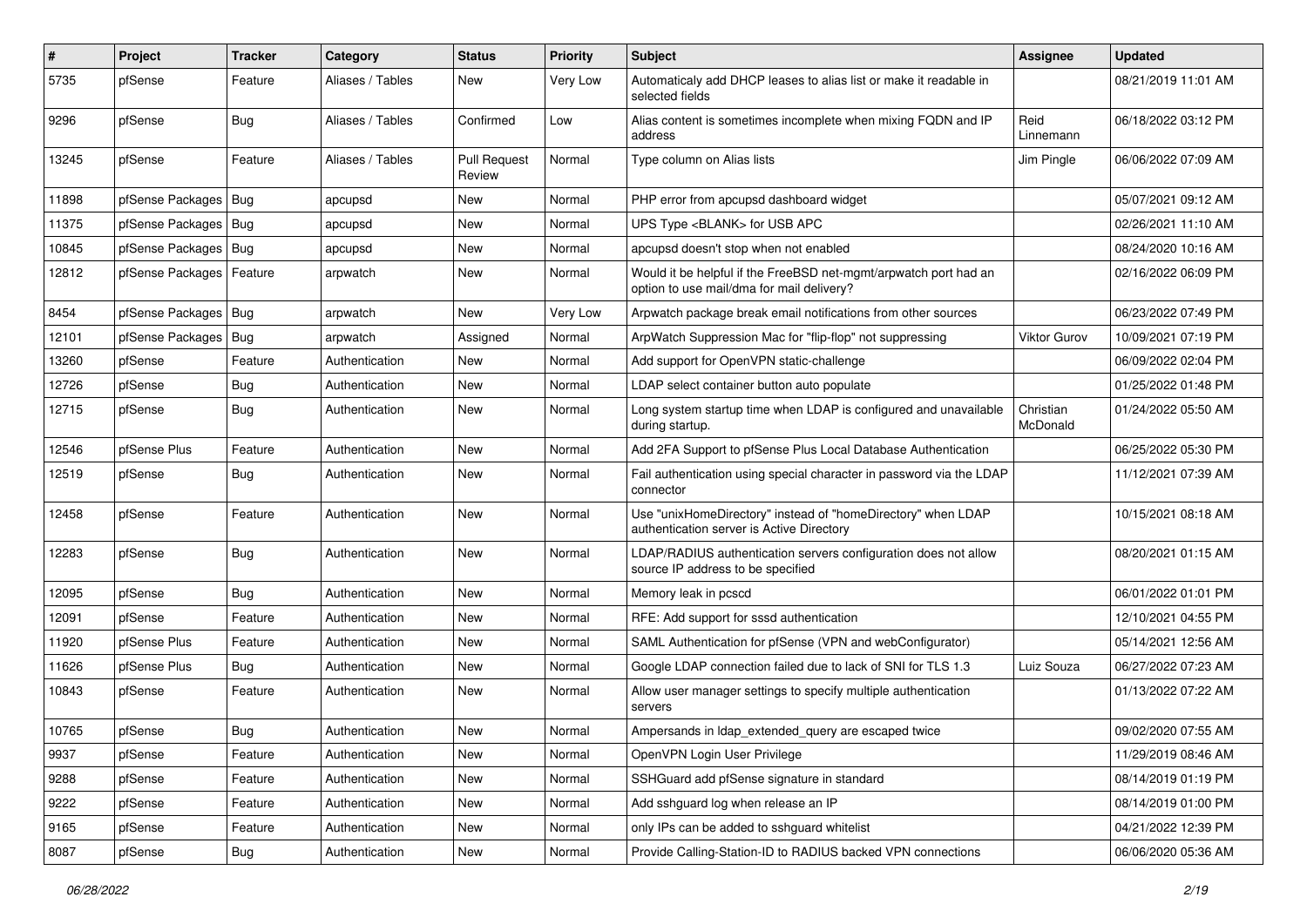| $\vert$ # | Project                | <b>Tracker</b> | Category         | <b>Status</b>                 | <b>Priority</b> | <b>Subject</b>                                                                                                                      | Assignee            | <b>Updated</b>      |
|-----------|------------------------|----------------|------------------|-------------------------------|-----------------|-------------------------------------------------------------------------------------------------------------------------------------|---------------------|---------------------|
| 6742      | pfSense                | Feature        | Authentication   | New                           | Normal          | OAuth2 authentication for OpenVPN (and for FreeRadius)                                                                              | Jim Thompson        | 10/19/2020 09:19 AM |
| 5825      | pfSense                | Feature        | Authentication   | New                           | Normal          | Allow EAP-RADIUS for authentication servers                                                                                         |                     | 08/21/2019 10:32 AM |
| 5652      | pfSense                | <b>Bug</b>     | Authentication   | New                           | Normal          | Radius IETF Class Group Assignment - Incorrect Standard                                                                             |                     | 08/13/2019 01:39 PM |
| 4242      | pfSense                | Feature        | Authentication   | New                           | Normal          | Two Factor or OTP Authentication for Admin Interface                                                                                |                     | 01/04/2022 12:07 PM |
| 4098      | pfSense                | Feature        | Authentication   | New                           | Normal          | Add option to force a password change on login                                                                                      |                     | 08/21/2019 10:31 AM |
| 12863     | pfSense                | Feature        | Authentication   | New                           | <b>Very Low</b> | dynamically tune sha512crypt rounds                                                                                                 | Jim Pingle          | 03/19/2022 12:53 PM |
| 10352     | pfSense                | Bug            | Authentication   | New                           | Very Low        | RADIUS authentication fails with MSCHAPv1 or MSCHAPv2 when<br>passwords contain international characters                            |                     | 06/20/2022 04:04 PM |
| 8775      | pfSense                | Feature        | Authentication   | <b>New</b>                    | Very Low        | Use SRV record for LDAP Authentication                                                                                              |                     | 05/06/2020 07:49 AM |
| 8694      | pfSense                | Feature        | Authentication   | <b>New</b>                    | Very Low        | Client CA Auth for PFSense WebGui                                                                                                   |                     | 08/21/2019 09:25 AM |
| 13093     | pfSense                | Bug            | Authentication   | In Progress                   | Normal          | LDAP authentication fails with extended query and RFC2307 group<br>lookups enabled                                                  | Chris Linstruth     | 05/31/2022 07:20 AM |
| 12225     | pfSense                | Bug            | Authentication   | <b>Pull Request</b><br>Review | Normal          | Group membership field is not needed for remote groups                                                                              | <b>Viktor Gurov</b> | 05/17/2022 02:21 PM |
| 11266     | pfSense Packages       | Feature        | AutoConfigBackup | New                           | <b>Very Low</b> | Give an option to list restore point in "reverse" order/latest at the top.                                                          |                     | 01/19/2021 06:58 PM |
| 12767     | pfSense Packages       | Bug            | Avahi            | New                           | Normal          | `Package radavahi-daemon does does not exist in current pfSense<br>version and it has been removed"" message on pfSense 2.7 restore |                     | 02/07/2022 11:28 AM |
| 12329     | pfSense Packages       | Feature        | Avahi            | <b>New</b>                    | Normal          | Add optional floating firewall rules for IPv4 and IPv6                                                                              |                     | 02/09/2022 04:43 PM |
| 13039     | pfSense Packages       | Feature        | AWS VPC          | New                           | Normal          | Handle transit gateway VPNs in the AWS VPN wizard                                                                                   |                     | 04/11/2022 07:31 AM |
| 9497      | pfSense Packages       | Bug            | AWS VPC          | New                           | Normal          | AWS VPN Wizard: WebGUI times out.                                                                                                   |                     | 11/13/2019 10:07 AM |
| 9495      | pfSense Packages   Bug |                | AWS VPC          | <b>New</b>                    | Normal          | AWS VPC VPN wizard produces incorrect config (SHA256 should<br>be SHA1)                                                             |                     | 08/19/2019 02:45 PM |
| 11098     | pfSense Packages   Bug |                | Backup           | Feedback                      | Normal          | Backup Files and Directories plugin crashes firewall if /root specified<br>as backup location                                       | <b>Viktor Gurov</b> | 12/23/2021 10:45 AM |
| 10900     | pfSense Packages   Bug |                | Backup           | Feedback                      | Normal          | /packages/backup/backup.php?a=download&t=backup HTTP 504,<br>or Sends PHP Error Message as ASCII/Text file Named<br>pfsense.bak.tgz |                     | 04/05/2022 01:51 AM |
| 12774     | pfSense                | Bug            | Backup / Restore | New                           | Normal          | Picture widget image is not saved in backup                                                                                         |                     | 04/04/2022 04:48 AM |
| 12553     | pfSense                | Feature        | Backup / Restore | <b>New</b>                    | Normal          | Auto Config Backup: Allow selecting multiple backups for deletion                                                                   |                     | 02/22/2022 04:27 AM |
| 12249     | pfSense                | <b>Bug</b>     | Backup / Restore | New                           | Normal          | HAProxy causing failed ACB backups                                                                                                  |                     | 11/15/2021 11:58 PM |
| 11110     | pfSense                | <b>Bug</b>     | Backup / Restore | New                           | Normal          | Backup file should be checked before restoring a specific area                                                                      |                     | 12/05/2020 02:50 PM |
| 9775      | pfSense                | Feature        | Backup / Restore | New                           | Normal          | AutoConfigBackup - Rolling per day/hour cap on changes, retention<br>policy                                                         |                     | 09/20/2019 09:19 AM |
| 8076      | pfSense                | Bug            | Backup / Restore | New                           | Normal          | User can easily apply an unusable interface configuration after<br>restore                                                          |                     | 08/14/2019 10:52 AM |
| 7757      | pfSense                | Bug            | Backup / Restore | New                           | Normal          | Auto Config Backup fails to upload unless Default Gateway is up                                                                     |                     | 08/16/2019 12:47 PM |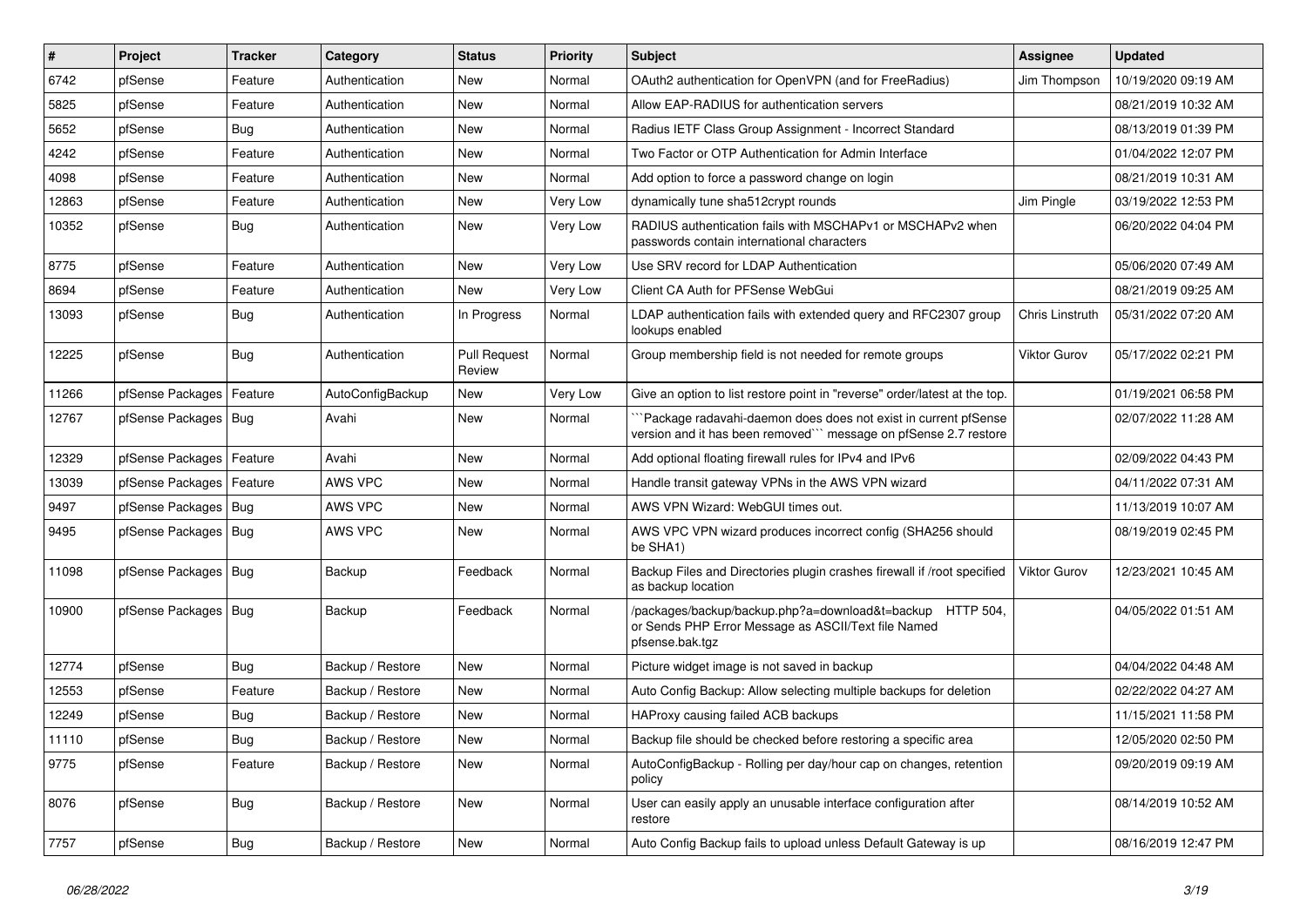| $\vert$ # | Project                       | <b>Tracker</b> | Category         | <b>Status</b> | <b>Priority</b> | Subject                                                                                                  | <b>Assignee</b>       | <b>Updated</b>      |
|-----------|-------------------------------|----------------|------------------|---------------|-----------------|----------------------------------------------------------------------------------------------------------|-----------------------|---------------------|
| 4681      | pfSense                       | Feature        | Backup / Restore | New           | Normal          | AutoConfigBackup make a way to easily download a saved backup                                            |                       | 08/16/2019 12:46 PM |
| 3697      | pfSense                       | Feature        | Backup / Restore | New           | Normal          | New backup/restore area: Certificates                                                                    |                       | 03/11/2017 11:30 AM |
| 3696      | pfSense                       | Feature        | Backup / Restore | New           | Normal          | Multiple items backup/restore                                                                            |                       | 06/06/2014 02:33 PM |
| 1367      | pfSense                       | Feature        | Backup / Restore | <b>New</b>    | Normal          | Input validation on partial config restores                                                              |                       | 03/21/2011 01:16 AM |
| 286       | pfSense                       | Feature        | Backup / Restore | New           | Normal          | Backup/restore users individually                                                                        |                       | 01/09/2021 03:48 PM |
| 13289     | pfSense                       | Bug            | Backup / Restore | New           | Low             | Attempting to restore a 0 byte "config.xml" prints an error that the<br>file cannot be read              |                       | 06/20/2022 10:46 AM |
| 7688      | pfSense                       | Feature        | Backup / Restore | New           | Low             | AutoConfigBackup - Info Icon - username only                                                             |                       | 10/22/2017 10:46 AM |
| 6608      | pfSense                       | Feature        | Backup / Restore | New           | Low             | backup and restore dhcp                                                                                  |                       | 07/13/2016 04:09 PM |
| 1738      | pfSense                       | Bug            | Backup / Restore | <b>New</b>    | Very Low        | Restore fails when username in backup is not matching                                                    |                       | 12/11/2021 07:51 PM |
| 13205     | pfSense Docs                  | New Content    | Backup / Restore | Feedback      | Normal          | <b>ZFS Boot Environment documentation</b>                                                                | Christian<br>McDonald | 05/31/2022 10:55 AM |
| 11563     | pfSense Packages              | Bug            | <b>BIND</b>      | New           | High            | BIND GUI writes TXT records > 255 characters                                                             |                       | 02/27/2021 07:11 AM |
| 10760     | pfSense Packages              | Bug            | <b>BIND</b>      | <b>New</b>    | High            | pfSense BIND 9.14.12 server terminates due to assertion failure                                          |                       | 07/11/2020 04:53 PM |
| 11634     | pfSense Packages   Regression |                | <b>BIND</b>      | New           | Normal          | bind hangs when pfsense is reconnecting as an openypn client to a<br>TUN openvpn server                  |                       | 03/14/2021 07:23 AM |
| 10693     | pfSense Packages   Bug        |                | <b>BIND</b>      | New           | Normal          | pfSense Bind Zone Editor UI does not update zone serial number<br>when a change is made                  |                       | 09/01/2021 12:51 AM |
| 8199      | pfSense Packages              | Feature        | <b>BIND</b>      | New           | Normal          | Support reordering and/or sort alphabetically across BIND package                                        |                       | 12/12/2017 02:05 AM |
| 8197      | pfSense Packages              | Bug            | <b>BIND</b>      | New           | Normal          | BIND UI fails to properly update zone with inline DNSSEC signing<br>enabled                              |                       | 02/18/2019 05:23 PM |
| 8146      | pfSense Packages              | Feature        | <b>BIND</b>      | New           | Normal          | Zone Domain Records more powerfull for BIND Zones                                                        |                       | 08/13/2019 09:39 AM |
| 11074     | pfSense Packages   Bug        |                | <b>BIND</b>      | New           | Low             | bind Zone Settings Zones, Save button opens "Confirmation<br>required to save changes"                   |                       | 11/16/2020 11:08 AM |
| 13114     | pfSense Packages   Bug        |                | <b>BIND</b>      | Feedback      | Normal          | BIND calls rndc in rc stop when named is not running                                                     | <b>Stuart Wyatt</b>   | 05/04/2022 12:41 PM |
| 13002     | pfSense Packages              | Regression     | <b>BIND</b>      | Feedback      | Normal          | BIND 9.16_13 could not find existing DNSSEC keys at<br>/cf/named/etc/namedb/keys due to directory change | <b>Viktor Gurov</b>   | 03/31/2022 12:14 PM |
| 12869     | pfSense Packages              | Bug            | <b>BIND</b>      | Feedback      | Normal          | Bind DNS Package AAAA filtering Broken on new ZFS Installs                                               | Viktor Gurov          | 03/09/2022 12:38 PM |
| 10445     | pfSense Packages              | Bug            | <b>BIND</b>      | Feedback      | Normal          | BIND crashed when added RPZ. rpz is not a master or slave zone.                                          |                       | 04/21/2022 12:40 PM |
| 10330     | pfSense Packages   Bug        |                | <b>BIND</b>      | Feedback      | Normal          | BIND zone configuration displays wrong DS resource record with<br>inline DNSSEC signing enabled          |                       | 04/21/2022 12:40 PM |
| 9916      | pfSense Packages              | Feature        | <b>BIND</b>      | Feedback      | Normal          | Check allow-transfer in custom option when the zone is slave                                             |                       | 04/21/2022 12:40 PM |
| 11343     | pfSense Packages              | Bug            | <b>BIND</b>      | Feedback      | Low             | Invalid link to pfSense-pkg-bind changelog                                                               | Viktor Gurov          | 04/05/2022 08:12 AM |
| 12782     | pfSense                       | Todo           | Build / Release  | New           | Normal          | Disable compatibility flag                                                                               | <b>Brad Davis</b>     | 05/17/2022 02:33 PM |
| 4472      | pfSense                       | Feature        | Build / Release  | New           | Normal          | Cryptographically sign every (sub-)release                                                               |                       | 08/13/2019 12:53 PM |
| 12730     | pfSense                       | Bug            | Captive Portal   | New           | Normal          | RADIUS accounting does not work if WAN is down                                                           |                       | 01/26/2022 05:13 AM |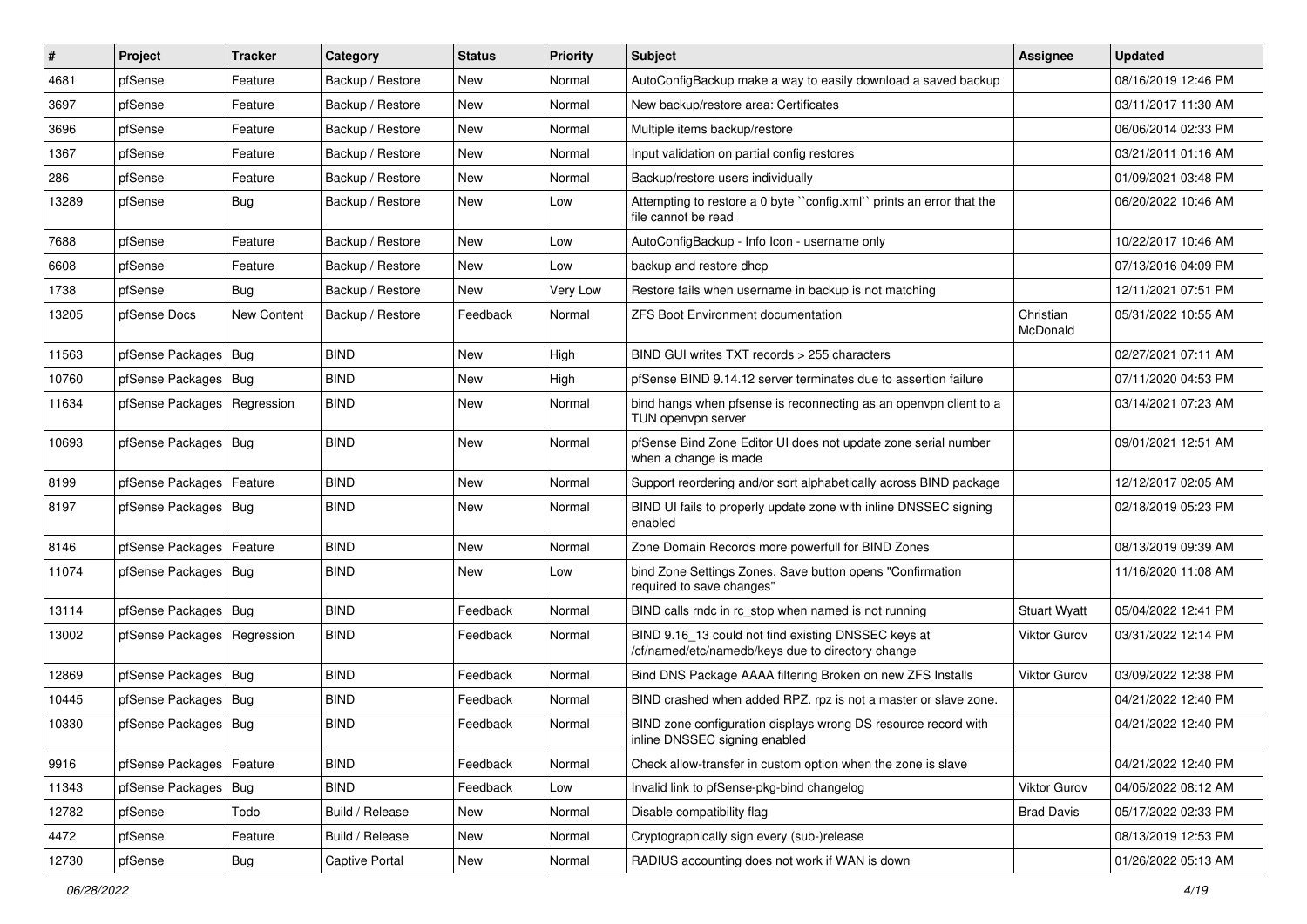| $\vert$ # | Project | <b>Tracker</b> | Category              | <b>Status</b>          | <b>Priority</b> | <b>Subject</b>                                                                    | Assignee             | <b>Updated</b>      |
|-----------|---------|----------------|-----------------------|------------------------|-----------------|-----------------------------------------------------------------------------------|----------------------|---------------------|
| 12648     | pfSense | <b>Bug</b>     | Captive Portal        | New                    | Normal          | Undocumented variables 'listenporthttp' and 'listenporthttps'                     |                      | 12/28/2021 10:44 AM |
| 12467     | pfSense | Bug            | Captive Portal        | New                    | Normal          | CP error on client disconnect after reboot                                        |                      | 10/17/2021 05:35 AM |
| 12357     | pfSense | Bug            | Captive Portal        | New                    | Normal          | Captive Portal popup Logout button loads full login page in popup<br>when clicked |                      | 10/27/2021 12:10 PM |
| 11379     | pfSense | Feature        | <b>Captive Portal</b> | <b>New</b>             | Normal          | <b>Template Roll Printer</b>                                                      |                      | 02/07/2021 05:26 AM |
| 11189     | pfSense | Feature        | Captive Portal        | New                    | Normal          | Captive Portal - Tarpit option                                                    |                      | 12/23/2020 06:44 PM |
| 9627      | pfSense | Feature        | <b>Captive Portal</b> | New                    | Normal          | Captive Portal only shows authenticated users                                     |                      | 08/14/2019 02:48 PM |
| 7971      | pfSense | Feature        | <b>Captive Portal</b> | New                    | Normal          | Allow import, export and synchronization of MACs under Captive<br>Portal service  |                      | 10/19/2017 04:56 AM |
| 6956      | pfSense | Feature        | Captive Portal        | New                    | Normal          | Allow more control over concurrent logins                                         |                      | 11/23/2016 12:01 PM |
| 3377      | pfSense | Feature        | Captive Portal        | New                    | Normal          | OAuth2 authentication in captive portal                                           | Jim Thompson         | 10/19/2020 09:13 AM |
| 3053      | pfSense | Feature        | Captive Portal        | New                    | Normal          | Automatically add DHCP static addresses to CP passthru-mac                        |                      | 06/21/2013 11:54 AM |
| 2963      | pfSense | Feature        | <b>Captive Portal</b> | New                    | Normal          | Captive Portal MAC authentication request                                         |                      | 08/22/2017 09:09 PM |
| 2573      | pfSense | Feature        | Captive Portal        | New                    | Normal          | Captive Portal support of RADIUS POD (Packet of Disconnect)                       |                      | 10/17/2016 03:14 AM |
| 2025      | pfSense | Feature        | <b>Captive Portal</b> | New                    | Normal          | Captive Portal: Easy accessible Logout page instead of Logout<br>pop-up window    |                      | 02/06/2016 04:59 AM |
| 1924      | pfSense | Feature        | Captive Portal        | New                    | Normal          | Ability of CP's allowed IP addresses to use aliases                               |                      | 07/26/2018 04:28 AM |
| 1831      | pfSense | Feature        | Captive Portal        | New                    | Normal          | Captive portal IPv6 support                                                       | Reid<br>Linnemann    | 05/25/2022 07:57 AM |
| 1675      | pfSense | <b>Bug</b>     | Captive Portal        | New                    | Normal          | Captive portal logout problems with pop-up blockers.                              | <b>Jared Dillard</b> | 03/28/2016 01:37 PM |
| 385       | pfSense | Feature        | Captive Portal        | New                    | Normal          | Reverse captive portal                                                            |                      | 08/13/2019 12:23 PM |
| 9970      | pfSense | Feature        | Captive Portal        | New                    | Low             | Captive Portal and SAML2 Integration                                              | Mauro Braggio        | 10/12/2020 07:39 AM |
| 4724      | pfSense | Feature        | <b>Captive Portal</b> | New                    | Low             | Captive Portal Status Add Client Hostname                                         |                      | 05/22/2015 08:38 AM |
| 2545      | pfSense | Feature        | Captive Portal        | New                    | Low             | CaptivePortal: Custom "Re-authenticate every x minutes"                           |                      | 07/08/2012 05:21 PM |
| 13220     | pfSense | Feature        | <b>Captive Portal</b> | New                    | Very Low        | Voucher per-roll bandwidth restrictions and traffic quotas                        |                      | 05/26/2022 08:16 AM |
| 13219     | pfSense | Feature        | Captive Portal        | New                    | Very Low        | Enable/Disable single voucher roll                                                |                      | 05/26/2022 08:14 AM |
| 13226     | pfSense | <b>Bug</b>     | <b>Captive Portal</b> | Confirmed              | Normal          | Captive Portal doesn't disconnect established OpenVPN link                        | Reid<br>Linnemann    | 05/30/2022 10:38 AM |
| 5658      | pfSense | Bug            | <b>Captive Portal</b> | Confirmed              | Low             | Files with the same name cannot be uploaded to multiple captive<br>portal zones   |                      | 12/18/2015 07:19 PM |
| 7553      | pfSense | Bug            | Captive Portal        | Confirmed              | Very Low        | Captive portal on a parent interface blocks traffic on VLAN interfaces<br>too     |                      | 08/19/2018 03:15 PM |
| 13215     | pfSense | <b>Bug</b>     | Captive Portal        | Assigned               | Normal          | Allowed MAC/IP/Hostname traffic counts for authorized users                       | Reid<br>Linnemann    | 05/31/2022 05:31 PM |
| 13272     | pfSense | Bug            | Captive Portal        | Pull Request<br>Review | Very Low        | Voucher CSV output has leading space before voucher code                          | Jim Pingle           | 06/13/2022 10:27 AM |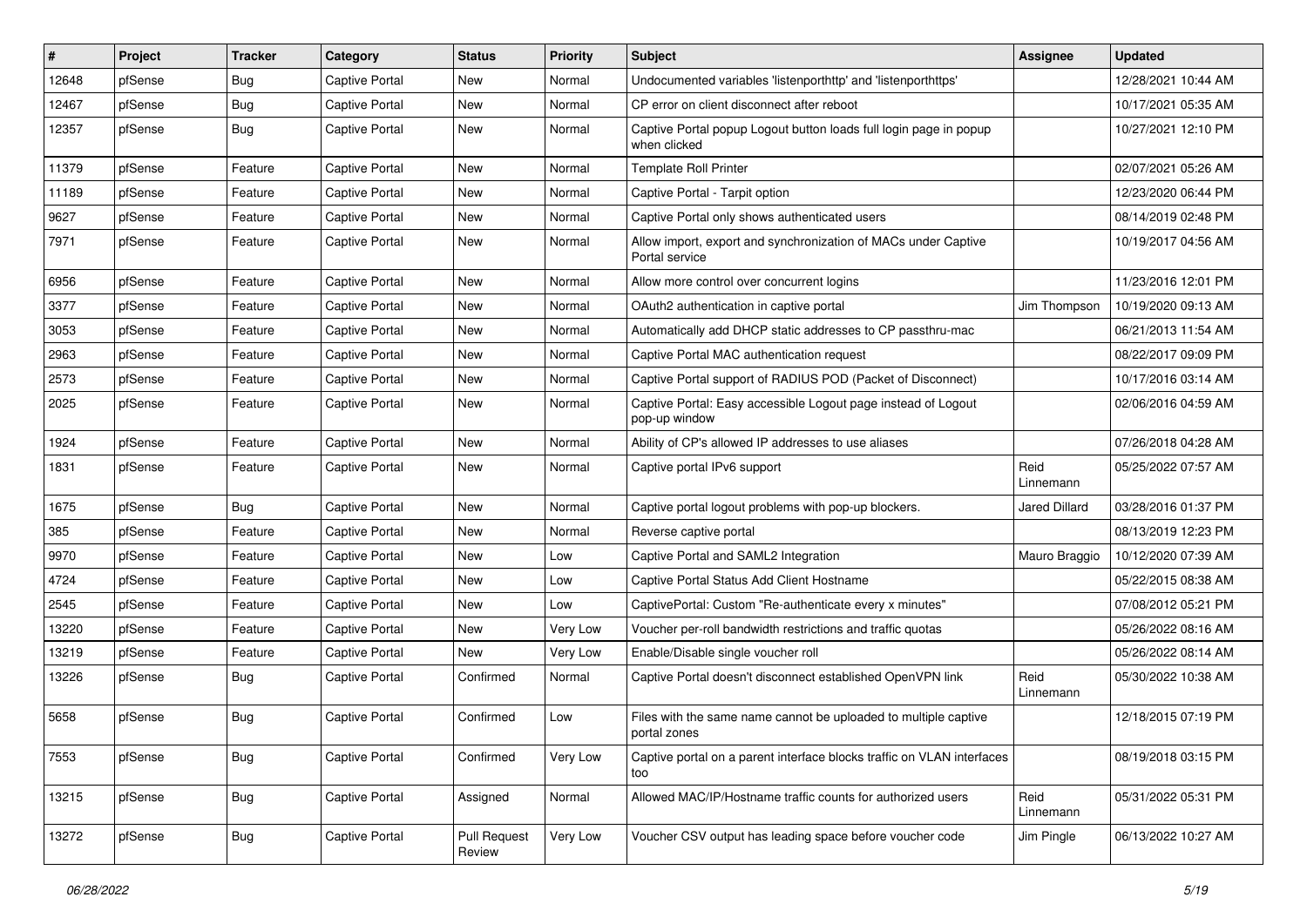| $\vert$ # | Project                    | <b>Tracker</b> | Category       | <b>Status</b>                 | <b>Priority</b> | <b>Subject</b>                                                                                                          | Assignee   | <b>Updated</b>      |
|-----------|----------------------------|----------------|----------------|-------------------------------|-----------------|-------------------------------------------------------------------------------------------------------------------------|------------|---------------------|
| 13290     | pfSense                    | Regression     | Captive Portal | Feedback                      | Normal          | My PfSense version 2.7 is returning the error "dummynet bad switch<br>21" every time I activate my Captive Portals (7). |            | 06/27/2022 10:19 PM |
| 13229     | pfSense Docs               | Todo           | Captive Portal | Feedback                      | Normal          | Update documentation for IPFW to PF transition for Limiters and<br><b>Captive Portal</b>                                | Jim Pingle | 05/27/2022 03:04 PM |
| 8567      | pfSense                    | <b>Bug</b>     | CARP           | <b>New</b>                    | Normal          | Using IPv6 VIP alias for services may affect CARP IPv6 VIP work                                                         |            | 06/12/2018 01:26 PM |
| 8566      | pfSense                    | Bug            | CARP           | <b>New</b>                    | Normal          | Wrong IPv6 source in NS request in case using of IPv6 alias                                                             |            | 06/12/2018 01:26 PM |
| 8100      | pfSense                    | Bug            | CARP           | <b>New</b>                    | Normal          | pfsync Initially Deletes States on Primary for Connections<br><b>Established through Secondary</b>                      | Luiz Souza | 02/08/2022 12:59 PM |
| 5849      | pfSense                    | Bug            | CARP           | <b>New</b>                    | Normal          | Routing fail on CARP IPsec                                                                                              |            | 12/18/2021 04:41 PM |
| 2218      | pfSense                    | Feature        | CARP           | <b>New</b>                    | Normal          | Ability to delay CARP master status at boot time                                                                        |            | 03/03/2021 11:57 AM |
| 2099      | pfSense                    | Todo           | CARP           | <b>New</b>                    | Normal          | Remove "queue" from CARP traffic                                                                                        |            | 01/19/2012 10:59 AM |
| 13110     | pfSense                    | <b>Bug</b>     | CARP           | New                           | Very Low        | changing CARP VIP address does not update outbound NAT<br>interface IP                                                  |            | 05/03/2022 02:52 PM |
| 7648      | pfSense                    | <b>Bug</b>     | CARP           | <b>New</b>                    | Very Low        | SPAN ports on an interface renders CARP HA inoperative                                                                  |            | 06/14/2017 09:19 PM |
| 4845      | pfSense                    | Bug            | CARP           | Confirmed                     | High            | CARP preemption doesn't switch to backup where connectivity<br>between systems is lost but not NIC link                 |            | 07/28/2015 07:55 AM |
| 13063     | pfSense Packages   Feature |                | Cellular       | <b>Pull Request</b><br>Review | Normal          | Cellular package shall support more modems and NMEA port                                                                |            | 05/06/2022 02:38 PM |
| 10796     | pfSense Packages           | Feature        | Cellular       | Feedback                      | Normal          | Huawei ME909u-521 support                                                                                               |            | 04/21/2022 12:40 PM |
| 13305     | pfSense                    | Feature        | Certificates   | New                           | Normal          | Certificate Revocation page should show expiration date                                                                 |            | 06/27/2022 10:26 AM |
| 12737     | pfSense                    | Bug            | Certificates   | New                           | Normal          | CApath is not defined by default in curl                                                                                |            | 05/17/2022 02:30 PM |
| 11203     | pfSense                    | Bug            | Certificates   | <b>New</b>                    | Normal          | certificate manager very slow                                                                                           |            | 12/31/2020 11:57 AM |
| 2276      | pfSense                    | Feature        | Certificates   | <b>New</b>                    | Normal          | Remote CRL fetch support                                                                                                |            | 02/06/2016 04:14 AM |
| 1268      | pfSense                    | Feature        | Certificates   | <b>New</b>                    | Normal          | Allow mass renewing of certs                                                                                            |            | 11/01/2019 03:17 PM |
| 12894     | pfSense Plus               | <b>Bug</b>     | Certificates   | <b>New</b>                    | Low             | duplicating freshly created certificates through refreshing                                                             |            | 03/03/2022 02:35 PM |
| 7289      | pfSense                    | <b>Bug</b>     | Certificates   | <b>New</b>                    | Low             | Generating 4096bit Certificate                                                                                          |            | 08/14/2019 09:56 AM |
| 10258     | pfSense                    | Feature        | Certificates   | <b>New</b>                    | Very Low        | allow to sign CA                                                                                                        |            | 02/20/2020 04:20 AM |
| 9889      | pfSense                    | Bug            | Certificates   | <b>New</b>                    | Very Low        | CRL check for Intermediate CA CRLs fails                                                                                | Jim Pingle | 11/08/2019 11:03 AM |
| 1257      | pfSense                    | Feature        | Certificates   | <b>Pull Request</b><br>Review | Normal          | Handle encypted CA/Certificate private keys                                                                             |            | 10/12/2020 07:12 AM |
| 12402     | pfSense Docs               | Todo           | Configuration  | <b>New</b>                    | Normal          | Feedback on Configuration - Advanced Configuration Options -<br><b>Notifications</b>                                    |            | 09/24/2021 12:46 AM |
| 12098     | pfSense Docs               | Correction     | Configuration  | <b>New</b>                    | Normal          | Feedback on pfSense Configuration Recipes - Accessing a<br>CPE/Modem from Inside the Firewall                           |            | 07/02/2021 02:30 AM |
| 13291     | pfSense Docs               | Todo           | Configuration  | <b>New</b>                    | Low             | Notification documentation                                                                                              |            | 06/21/2022 10:22 AM |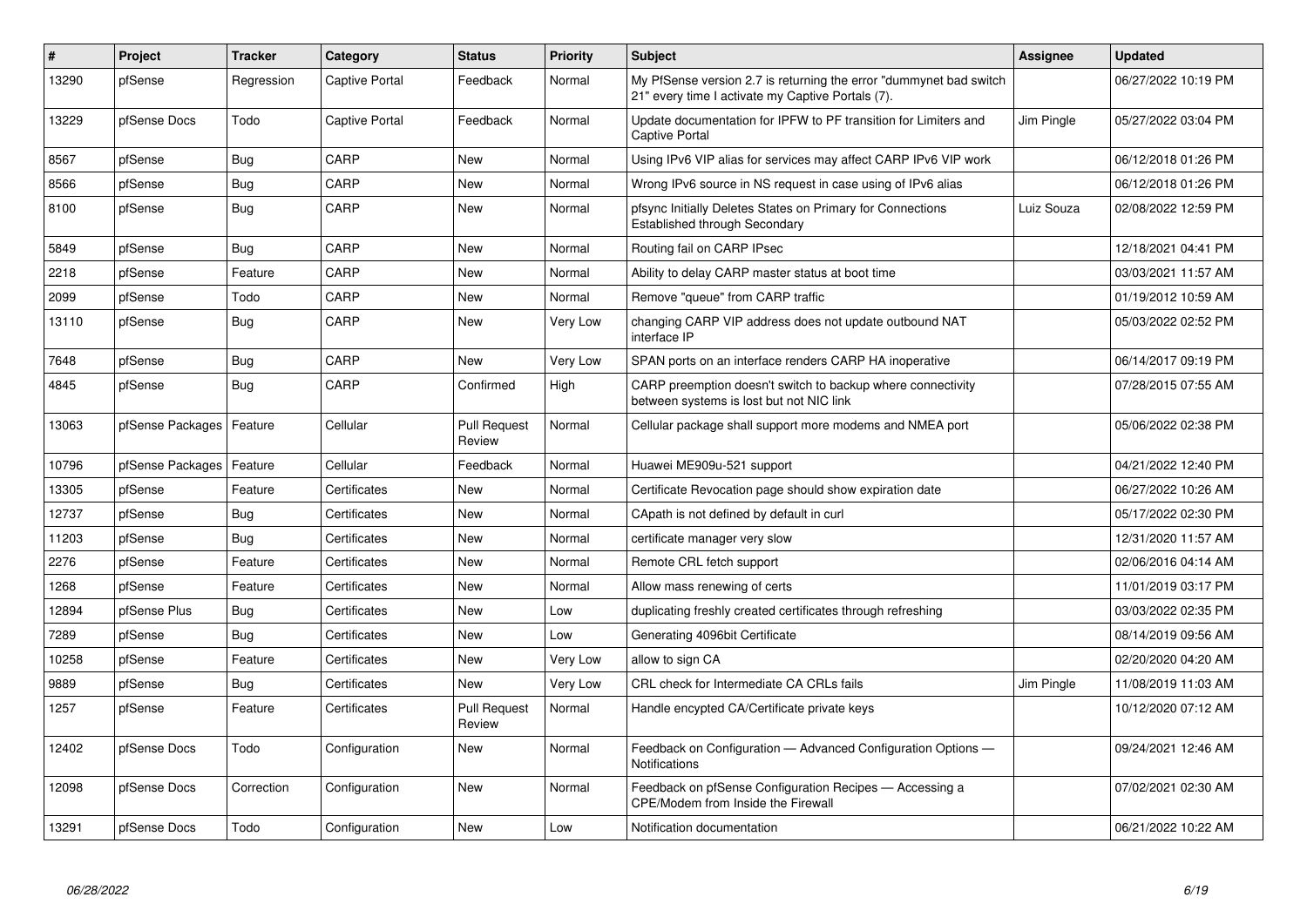| #     | Project                | <b>Tracker</b> | Category                 | <b>Status</b>                 | <b>Priority</b> | Subject                                                                                                               | Assignee             | <b>Updated</b>      |
|-------|------------------------|----------------|--------------------------|-------------------------------|-----------------|-----------------------------------------------------------------------------------------------------------------------|----------------------|---------------------|
| 13288 | pfSense                | <b>Bug</b>     | Configuration<br>Backend | New                           | Normal          | Encode FreeRADIUS Custom Options                                                                                      |                      | 06/20/2022 10:36 AM |
| 13287 | pfSense                | Feature        | Configuration<br>Backend | <b>New</b>                    | Normal          | Encode OpenVPN Custom Options                                                                                         |                      | 06/20/2022 10:33 AM |
| 12483 | pfSense                | Bug            | Configuration<br>Backend | <b>New</b>                    | Normal          | GUI creates inconsistent config.xml                                                                                   |                      | 10/23/2021 06:48 AM |
| 10833 | pfSense                | Bug            | Configuration<br>Backend | New                           | Normal          | unbound exits on configuration error when link status flaps on LAN<br>interface                                       |                      | 08/13/2020 11:53 PM |
| 6398  | pfSense                | <b>Bug</b>     | Configuration<br>Backend | <b>New</b>                    | Normal          | If config cannot be loaded due to corruption or bug, it isn't handled<br>gracefully (just stops)                      |                      | 08/13/2019 01:23 PM |
| 5902  | pfSense                | Todo           | Configuration<br>Backend | <b>New</b>                    | Normal          | Use a common place for default values                                                                                 |                      | 08/13/2019 12:53 PM |
| 3895  | pfSense                | Feature        | Configuration<br>Backend | New                           | Normal          | Timeout for "Apply change"                                                                                            |                      | 01/25/2021 08:07 AM |
| 13249 | pfSense                | <b>Bug</b>     | Console Menu             | <b>New</b>                    | Normal          | Running playback comands multiple times results in PHP error                                                          |                      | 06/06/2022 07:02 AM |
| 7747  | pfSense                | Feature        | Console Menu             | <b>New</b>                    | Normal          | Minor UI Tweak: Make hitting enter on the console (esp via SSH)<br>should not log you out, but simply redraw the menu |                      | 08/01/2017 04:03 PM |
| 6469  | pfSense                | Feature        | Console Menu             | <b>New</b>                    | Normal          | Improve help + self documentation in console PHP shell                                                                |                      | 08/13/2019 01:23 PM |
| 2693  | pfSense                | Feature        | Console Menu             | <b>New</b>                    | Normal          | Allow mapping mapping non-physical interfaces via console                                                             | <b>Mathieu Simon</b> | 11/27/2012 03:00 PM |
| 13258 | pfSense                | Bug            | Console Menu             | <b>Pull Request</b><br>Review | Low             | secret menu option 100                                                                                                | Jim Pingle           | 06/12/2022 01:44 PM |
| 13268 | pfSense                | Todo           | Console Menu             | Ready To Test                 | Normal          | columns don't align nicely in console with medium-long interface<br>names                                             |                      | 06/12/2022 10:32 PM |
| 11970 | pfSense Packages   Bug |                | Coreboot                 | <b>New</b>                    | Normal          | Netgate Firmware Upgrade Doesn't Work on XG-2758                                                                      |                      | 04/21/2022 12:39 PM |
| 13309 | pfSense Packages       | Bug            | Cron                     | New                           | Normal          | Cron validation prevents special strings such as @reboot                                                              | Jim Thompson         | 06/27/2022 03:52 PM |
| 13074 | pfSense Plus           | <b>Bug</b>     | Cryptographic<br>Modules | New                           | Normal          | AES-GCM with SafeXcel on Netgate 2100 causes MBUF overload                                                            |                      | 06/12/2022 11:14 AM |
| 12658 | pfSense Packages       | Feature        | darkstat                 | <b>New</b>                    | Normal          | Adding prometheus metrics to darkstat                                                                                 |                      | 05/27/2022 09:44 PM |
| 11759 | pfSense                | Bug            | Dashboard                | New                           | Normal          | Traffic graphs on dashboard double upload on pppoe links                                                              |                      | 12/30/2021 04:00 AM |
| 10401 | pfSense                | Feature        | Dashboard                | New                           | Normal          | Request: ability to sort/separate stopped/running Service(s) on<br>Dashboard -> Services Status widget                |                      | 03/31/2020 04:48 PM |
| 9677  | pfSense                | <b>Bug</b>     | Dashboard                | <b>New</b>                    | Normal          | Dashboard hangs when widget needs data from a remote host which<br>is down                                            |                      | 08/13/2019 09:15 AM |
| 7974  | pfSense                | Feature        | Dashboard                | <b>New</b>                    | Normal          | <b>ZFS RAID Monitor Not available</b>                                                                                 |                      | 08/20/2019 01:34 PM |
| 7182  | pfSense                | Feature        | Dashboard                | New                           | Normal          | Break up System Widget on the Dashboard                                                                               |                      | 08/21/2019 08:59 AM |
| 7113  | pfSense                | <b>Bug</b>     | Dashboard                | New                           | Normal          | Interface name in Traffic Graphs                                                                                      |                      | 12/31/2021 05:40 PM |
| 4646  | pfSense                | Feature        | Dashboard                | New                           | Normal          | Recover valuable vertical screen real estate in dashboard                                                             |                      | 04/20/2015 07:46 PM |
| 2479  | pfSense                | Feature        | Dashboard                | New                           | Normal          | Allow reordering of the traffic graphs on the dashboard                                                               |                      | 06/08/2012 04:13 PM |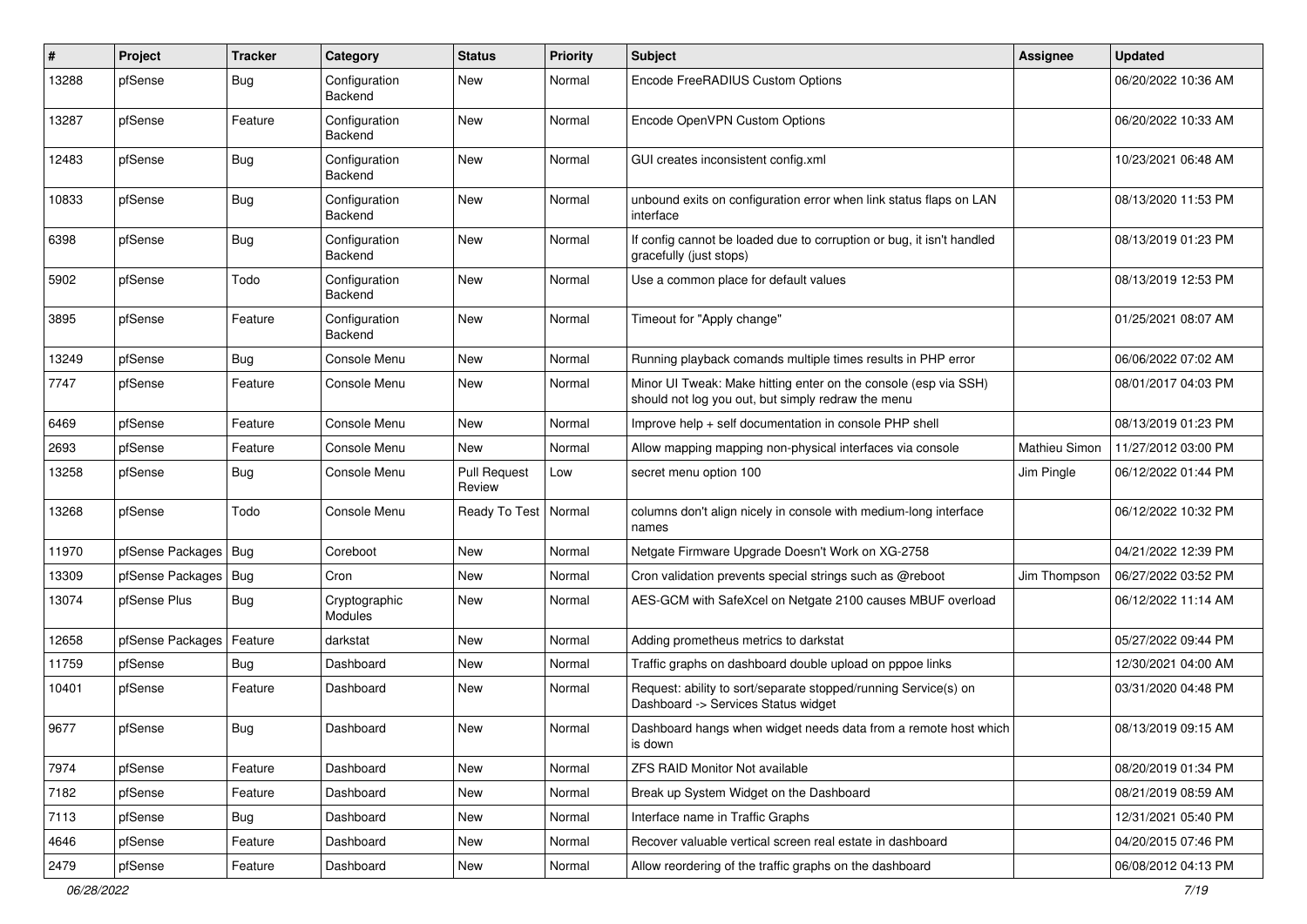| #     | Project      | Tracker     | Category        | <b>Status</b>                 | <b>Priority</b> | Subject                                                                                          | <b>Assignee</b>       | <b>Updated</b>      |
|-------|--------------|-------------|-----------------|-------------------------------|-----------------|--------------------------------------------------------------------------------------------------|-----------------------|---------------------|
| 13168 | pfSense      | Feature     | Dashboard       | New                           | Low             | Multiple Dashboard views for a single user                                                       |                       | 05/16/2022 07:53 AM |
| 10395 | pfSense      | Feature     | Dashboard       | New                           | Low             | Add Dashboard System Information support for more PC Engines<br>APU boards                       |                       | 02/17/2022 01:02 AM |
| 10280 | pfSense      | Feature     | Dashboard       | New                           | Low             | <b>DHCP Leases widget</b>                                                                        |                       | 11/07/2020 09:18 PM |
| 9353  | pfSense      | <b>Bug</b>  | Dashboard       | New                           | Low             | PHPSession errors from limited access to dashboard and widgets                                   |                       | 10/06/2020 09:31 AM |
| 8458  | pfSense      | Feature     | Dashboard       | New                           | Low             | Allow reordering of interface widget                                                             |                       | 08/14/2019 10:52 AM |
| 7788  | pfSense      | <b>Bug</b>  | Dashboard       | <b>New</b>                    | Low             | Irregular updating of widgets like cpu/uptime on system widget.                                  |                       | 08/21/2019 09:03 AM |
| 7387  | pfSense      | Bug         | Dashboard       | New                           | Low             | New Traffic Graph in dashboard resets inverted view to normal view                               | Jared Dillard         | 12/11/2021 08:14 PM |
| 6390  | pfSense      | Todo        | Dashboard       | <b>New</b>                    | Low             | Autoscale from Traffic Graph not correct size (big graphs)                                       |                       | 05/23/2016 01:38 PM |
| 5567  | pfSense      | Feature     | Dashboard       | <b>New</b>                    | Low             | CARP status widget does not update in real time                                                  |                       | 08/20/2019 03:33 PM |
| 3411  | pfSense      | Bug         | Dashboard       | New                           | Low             | Interfaces and statistics dashboard widgets very slow with large<br>numbers of interfaces        |                       | 01/24/2014 02:09 AM |
| 8157  | pfSense      | <b>Bug</b>  | Dashboard       | New                           | Very Low        | Traffic Graph clutter from time to time                                                          |                       | 12/03/2017 06:40 AM |
| 7934  | pfSense      | Feature     | Dashboard       | New                           | Very Low        | format support phone# for international use                                                      |                       | 10/12/2017 04:38 PM |
| 7857  | pfSense      | Bug         | Dashboard       | New                           | Very Low        | Interfaces Widget U/I fails to wrap IPV6 addresses when the string is<br>too wide for the widget |                       | 08/13/2019 09:15 AM |
| 13165 | pfSense      | Feature     | Dashboard       | <b>Pull Request</b><br>Review | Normal          | Feat: live update for Services dashboard widget                                                  |                       | 05/15/2022 01:48 AM |
| 12673 | pfSense      | Bug         | Dashboard       | <b>Pull Request</b><br>Review | Normal          | Firewall Logs Widget fails to update at intervals below 5 seconds.                               | <b>Viktor Gurov</b>   | 05/17/2022 02:20 PM |
| 13183 | pfSense Plus | Regression  | Dashboard       | Feedback                      | High            | ZFS module is loaded on systems without ZFS                                                      | Christian<br>McDonald | 05/23/2022 10:11 AM |
| 7244  | pfSense      | Feature     | Developer Tools | New                           | Normal          | Publish pfsense as a Vagrant Basebox                                                             |                       | 01/29/2019 04:09 AM |
| 1219  | pfSense      | Feature     | Developer Tools | New                           | Low             | Ship DTRACE enabled kernels in the images                                                        |                       | 07/26/2017 03:14 AM |
| 11471 | pfSense Docs | Todo        | Development     | New                           | Low             | Feedback on Development - Developing Packages                                                    | Jim Pingle            | 02/19/2021 02:52 PM |
| 11071 | pfSense Docs | New Content | <b>DHCP</b>     | New                           | Normal          | Feedback on Services - IPv6 Router Advertisements                                                | Jim Pingle            | 12/08/2020 09:25 AM |
| 8852  | pfSense Docs | Correction  | DHCP            | New                           | Normal          | [feedback form] Unclear about "Client Identifier" in a static mapping                            | Jim Pingle            | 09/23/2020 02:30 PM |
| 13273 | pfSense      | Bug         | DHCP (IPv4)     | New                           | Normal          | dhclient can use conflicting recorded leases                                                     |                       | 06/14/2022 11:07 AM |
| 13256 | pfSense      | Feature     | DHCP (IPv4)     | <b>New</b>                    | Normal          | Better handling of duplicate IPs in static DHCP assignments                                      |                       | 06/11/2022 04:51 PM |
| 13217 | pfSense      | Bug         | DHCP (IPv4)     | New                           | Normal          | dholient using default pid file location which does not exist                                    | <b>Viktor Gurov</b>   | 05/26/2022 08:09 AM |
| 12922 | pfSense      | Bug         | DHCP (IPv4)     | New                           | Normal          | Classless static routes received on DHCP WAN can override chosen<br>default gateway              |                       | 03/28/2022 10:08 AM |
| 10345 | pfSense      | Feature     | DHCP (IPv4)     | New                           | Normal          | DHCP lease distinction between online and offline                                                |                       | 03/16/2020 07:56 AM |
| 9732  | pfSense      | Feature     | DHCP (IPv4)     | New                           | Normal          | System UTC time offset in DHCP Option 2                                                          |                       | 09/06/2019 08:39 PM |
| 9343  | pfSense      | <b>Bug</b>  | DHCP (IPv4)     | New                           | Normal          | diag arp.php times out with large DHCPD leases table                                             |                       | 08/14/2019 01:19 PM |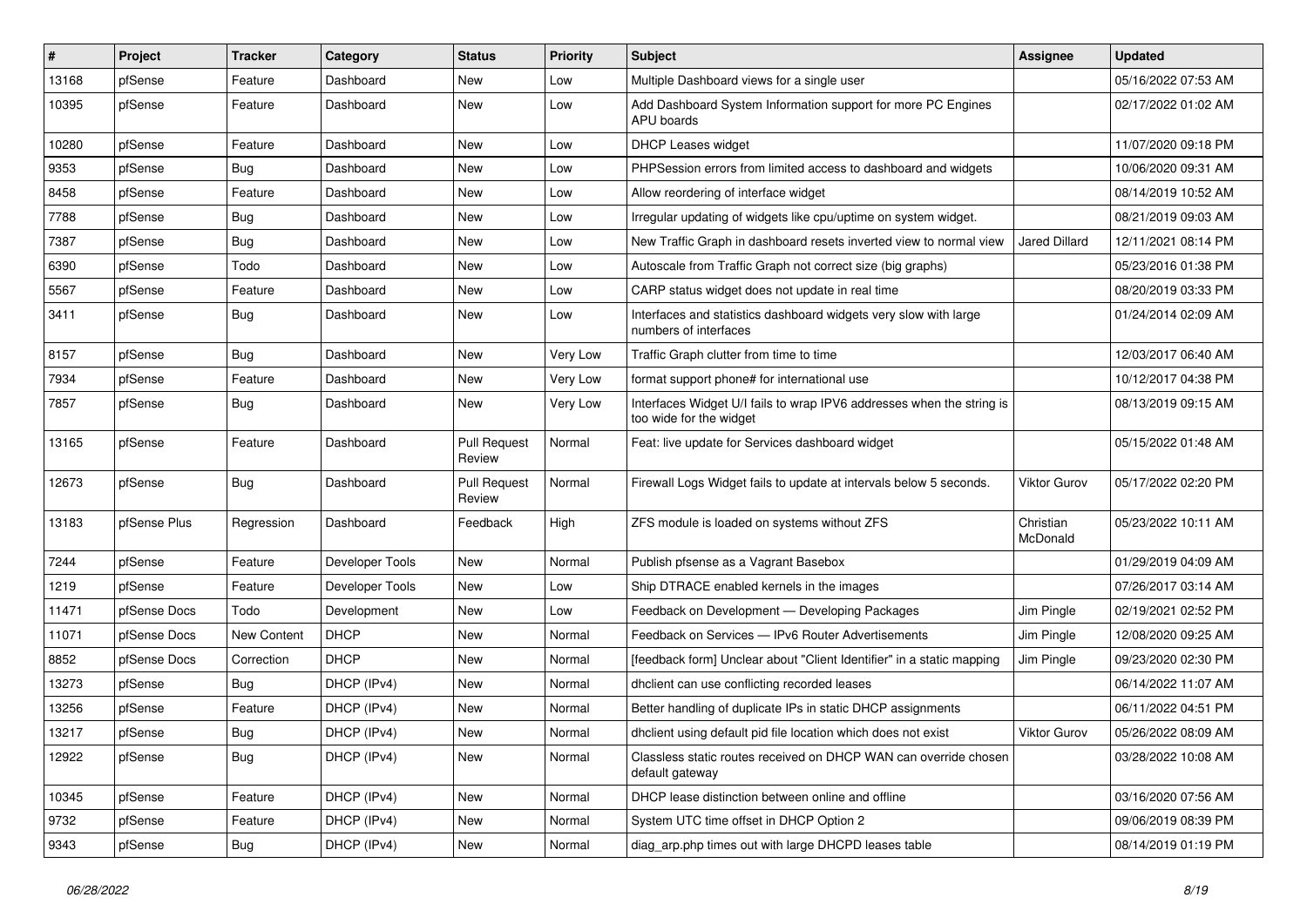| $\vert$ # | Project | <b>Tracker</b> | Category    | <b>Status</b> | <b>Priority</b> | <b>Subject</b>                                                                                                                     | <b>Assignee</b>      | <b>Updated</b>      |
|-----------|---------|----------------|-------------|---------------|-----------------|------------------------------------------------------------------------------------------------------------------------------------|----------------------|---------------------|
| 9130      | pfSense | Feature        | DHCP (IPv4) | <b>New</b>    | Normal          | Request ID [#INC-16195]: DHCP - PXE Boot                                                                                           |                      | 09/10/2020 01:39 PM |
| 8614      | pfSense | Bug            | DHCP (IPv4) | <b>New</b>    | Normal          | Cannot remove Additional BOOTP/DHCP Options                                                                                        |                      | 08/21/2019 09:15 AM |
| 8330      | pfSense | Feature        | DHCP (IPv4) | <b>New</b>    | Normal          | add options for ddns-local-address statements                                                                                      |                      | 04/27/2021 12:31 PM |
| 7405      | pfSense | Feature        | DHCP (IPv4) | <b>New</b>    | Normal          | Ability to add dhcp host reservations from "Diagnostics -> ARP<br>table"                                                           |                      | 10/12/2020 08:22 AM |
| 7172      | pfSense | <b>Bug</b>     | DHCP (IPv4) | <b>New</b>    | Normal          | Sorting by hostname in Services > DHCP Server > LAN should be<br>"natural" (alphanumeric friendly)                                 |                      | 08/20/2019 03:47 PM |
| 6960      | pfSense | Feature        | DHCP (IPv4) | New           | Normal          | Consider replacing ISC DHCP server with KEA DHCP                                                                                   |                      | 09/24/2020 01:59 PM |
| 6615      | pfSense | Feature        | DHCP (IPv4) | <b>New</b>    | Normal          | new DHCP server option                                                                                                             |                      | 08/13/2019 01:39 PM |
| 5080      | pfSense | Feature        | DHCP (IPv4) | <b>New</b>    | Normal          | Settings tab under Services>DHCP Server                                                                                            |                      | 08/13/2019 12:53 PM |
| 4899      | pfSense | Feature        | DHCP (IPv4) | <b>New</b>    | Normal          | Additional BOOTP/DHCP Options should allow a force option                                                                          |                      | 01/02/2018 02:24 PM |
| 3771      | pfSense | Bug            | DHCP (IPv4) | <b>New</b>    | Normal          | Webinterface and dhcpdcrashes with 500+ static leases                                                                              |                      | 08/21/2019 09:26 AM |
| 3534      | pfSense | Feature        | DHCP (IPv4) | <b>New</b>    | Normal          | DDNS using arbitrary zone primary                                                                                                  |                      | 07/08/2014 11:40 AM |
| 3404      | pfSense | <b>Bug</b>     | DHCP (IPv4) | <b>New</b>    | Normal          | DHCP Server Fails to Start on Interfaces that are Slow to Come<br><b>Online During Boot</b>                                        |                      | 02/11/2014 05:09 PM |
| 2983      | pfSense | Feature        | DHCP (IPv4) | <b>New</b>    | Normal          | DHCPD: Add vendor-class-identifier and MAC-OIDs                                                                                    |                      | 05/29/2020 09:24 PM |
| 2774      | pfSense | Feature        | DHCP (IPv4) | <b>New</b>    | Normal          | Extend DHCP Pools code to allow using different subnets                                                                            |                      | 08/19/2019 10:27 AM |
| 13263     | pfSense | <b>Bug</b>     | DHCP (IPv4) | <b>New</b>    | Low             | Deleting a static DHCP entry when the related IP is not in the arp<br>table spams the log                                          |                      | 06/10/2022 11:18 AM |
| 12070     | pfSense | Bug            | DHCP (IPv4) | <b>New</b>    | Low             | <b>VLAN0 for WAN DHCP</b>                                                                                                          |                      | 12/23/2021 04:31 PM |
| 11004     | pfSense | Feature        | DHCP (IPv4) | New           | Low             | DHCP reservations with no IP address show entries in DHCP leases                                                                   |                      | 10/26/2020 07:22 AM |
| 7441      | pfSense | Feature        | DHCP (IPv4) | New           | Low             | Display start/end times for Static Mapping leases on DHCP<br>Leases/DHCPv6 Leases                                                  |                      | 08/21/2019 10:48 AM |
| 4451      | pfSense | <b>Bug</b>     | DHCP (IPv4) | New           | Low             | Status DHCP Leases shows double entries for static entries without<br>IP address                                                   | <b>Phillip Davis</b> | 05/21/2022 04:55 PM |
| 2323      | pfSense | Feature        | DHCP (IPv4) | <b>New</b>    | Low             | GUI doesn't allow to configure DHCP server to serve IP addresses<br>belonging to subnets wich are not associated with an interface |                      | 08/19/2019 10:27 AM |
| 13250     | pfSense | Todo           | DHCP (IPv4) | <b>New</b>    | Very Low        | Clean up DHCP Server option language                                                                                               | Jim Pingle           | 06/06/2022 07:32 AM |
| 12067     | pfSense | <b>Bug</b>     | DHCP (IPv4) | <b>New</b>    | Very Low        | <b>DHCP Monitoring Statistics Error</b>                                                                                            |                      | 06/21/2021 08:39 AM |
| 10802     | pfSense | Feature        | DHCP (IPv4) | <b>New</b>    | Very Low        | Seperator for DHCP Static Mapped leases                                                                                            |                      | 07/31/2020 10:30 AM |
| 10250     | pfSense | Feature        | DHCP (IPv4) | <b>New</b>    | Very Low        | DHCP lease view by interface                                                                                                       |                      | 02/11/2020 07:47 AM |
| 8879      | pfSense | Feature        | DHCP (IPv4) | New           | Very Low        | DHCP options ADD force options                                                                                                     |                      | 09/07/2018 09:14 AM |
| 6544      | pfSense | Feature        | DHCP (IPv4) | New           | Very Low        | RFC 3046 DHCP Option 82 support (and RFC 3315/4649/4580 for<br>IPv6                                                                |                      | 07/13/2020 02:14 AM |
| 6362      | pfSense | Bug            | DHCP (IPv4) | Confirmed     | Normal          | DHCP Client ID not used                                                                                                            |                      | 07/09/2021 06:30 AM |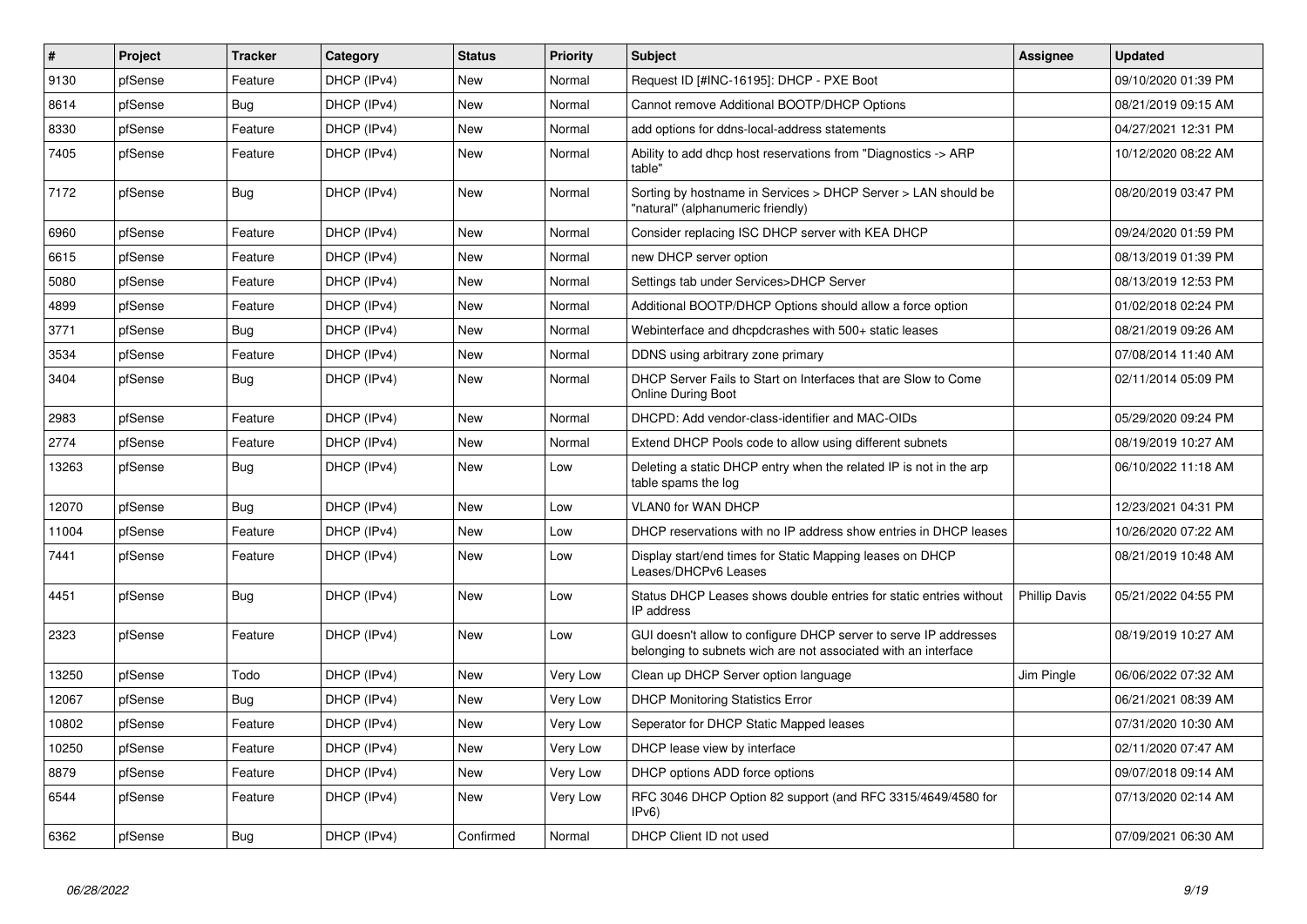| #     | Project | <b>Tracker</b> | Category          | <b>Status</b>                 | <b>Priority</b> | Subject                                                                                        | <b>Assignee</b>    | <b>Updated</b>      |
|-------|---------|----------------|-------------------|-------------------------------|-----------------|------------------------------------------------------------------------------------------------|--------------------|---------------------|
| 4061  | pfSense | Bug            | DHCP (IPv4)       | Confirmed                     | Normal          | dhcpd doesn't send client-hostname to peer, breaking DHCP lease<br>registrations w/HA          |                    | 02/24/2017 08:58 PM |
| 12959 | pfSense | Bug            | DHCP (IPv4)       | Feedback                      | Normal          | dhcplease process wrongly update host file if client-hostname is<br>empty                      |                    | 03/28/2022 10:26 AM |
| 11927 | pfSense | Feature        | DHCP (IPv4)       | Feedback                      | Normal          | Allow DHCP not to serve a gateway - small fix                                                  |                    | 01/03/2022 04:17 PM |
| 8179  | pfSense | Bug            | DHCP (IPv4)       | Feedback                      | Normal          | Incorrect reverse DNS zone in DHCP server config for<br>non-octet-aligned subnet mask          | Renato Botelho     | 02/09/2022 11:17 PM |
| 9136  | pfSense | Bug            | DHCP (IPv6)       | New                           | High            | IPv6 Tracking Interfaces Lose IPv6 Address in Certain Cases                                    |                    | 04/21/2022 12:39 PM |
| 13296 | pfSense | Feature        | DHCP (IPv6)       | New                           | Normal          | Add support for DHCP6 OPTION_PD_EXCLUDE (RFC 6603)                                             |                    | 06/24/2022 10:10 PM |
| 13253 | pfSense | Bug            | DHCP (IPv6)       | New                           | Normal          | dhcp6c" is not restarted when applying settings when multiple<br>WANs are configured for DHCP6 |                    | 06/06/2022 02:58 PM |
| 13248 | pfSense | Regression     | DHCP (IPv6)       | New                           | Normal          | IPv6 Router Advertisements runs when config.xml does not contain<br>an entry for the interface |                    | 06/05/2022 07:44 PM |
| 13237 | pfSense | <b>Bug</b>     | DHCP (IPv6)       | New                           | Normal          | dhcp6c script cannot be executed safely                                                        |                    | 06/01/2022 11:20 AM |
| 12823 | pfSense | Bug            | DHCP (IPv6)       | New                           | Normal          | Multiple DHCP6 WAN connections PPPoE interface 'defached'<br>status                            |                    | 02/18/2022 05:39 AM |
| 12581 | pfSense | Regression     | DHCP (IPv6)       | New                           | Normal          | CARP IPv6 assigned address does not get advertised to endpoints<br>with RADV                   |                    | 12/16/2021 02:34 PM |
| 10822 | pfSense | Bug            | DHCP (IPv6)       | <b>New</b>                    | Normal          | Deprecated IPv6 prefix won't be announced as deprecated to clients                             |                    | 08/10/2020 09:23 AM |
| 10714 | pfSense | <b>Bug</b>     | DHCP (IPv6)       | New                           | Normal          | radvd only gives out the prefix of the "first" IPv6 address of an<br>interface                 |                    | 10/06/2020 01:03 PM |
| 9536  | pfSense | Feature        | DHCP (IPv6)       | New                           | Normal          | Support dynamic prefix in DHCPv6 Server                                                        |                    | 05/25/2022 04:27 AM |
| 7821  | pfSense | Bug            | DHCP (IPv6)       | New                           | Normal          | GIF does not support broadcast                                                                 |                    | 08/29/2017 10:50 AM |
| 7734  | pfSense | Bug            | DHCP (IPv6)       | New                           | Normal          | Using opton ia pd0 does not renew prefix and prefix get dropped                                |                    | 07/31/2017 03:46 AM |
| 6691  | pfSense | Bug            | DHCP (IPv6)       | New                           | Normal          | dhcp6c quits after only two tries if no response was received                                  |                    | 12/07/2020 04:25 PM |
| 6283  | pfSense | Feature        | DHCP (IPv6)       | New                           | Normal          | Register DHCPv6 leases with DNS resolver                                                       |                    | 08/21/2019 10:48 AM |
| 6051  | pfSense | <b>Bug</b>     | DHCP (IPv6)       | New                           | Normal          | DHCPv6 Client Failure for additional WAN Address causes<br>2-seconds-service-restart-loop      |                    | 12/03/2020 01:08 AM |
| 5950  | pfSense | Feature        | DHCP (IPv6)       | New                           | Normal          | DHCPv6 Server support for PD of PD-obtained networks                                           |                    | 03/04/2016 03:04 AM |
| 3185  | pfSense | Feature        | DHCP (IPv6)       | New                           | Normal          | Accommodate a DHCPv6 failover-like mechanism                                                   |                    | 11/24/2017 10:44 AM |
| 6873  | pfSense | Bug            | DHCP (IPv6)       | New                           | Low             | radvd - Too many addresses in RDNSS section when previously<br>using DHCPv6                    | Dominic<br>McKeown | 06/06/2018 10:45 AM |
| 9575  | pfSense | Feature        | DHCP (IPv6)       | New                           | Very Low        | RFC 7078 - Distributing Address Selection Policy Using DHCPv6                                  |                    | 08/14/2019 02:39 PM |
| 7138  | pfSense | Bug            | DHCP (IPv6)       | Assigned                      | Normal          | Pfsense wide dhcpv6 client doesn't recognise ifid statement                                    |                    | 04/21/2022 12:39 PM |
| 12947 | pfSense | <b>Bug</b>     | DHCP (IPv6)       | <b>Pull Request</b><br>Review | Normal          | DHCP6 client does not take any action if the interface IPv6 address<br>changes during renewal  |                    | 06/27/2022 07:31 AM |
| 12508 | pfSense | <b>Bug</b>     | <b>DHCP Relay</b> | New                           | Normal          | DHCP Relay over VPN                                                                            |                    | 11/06/2021 11:25 AM |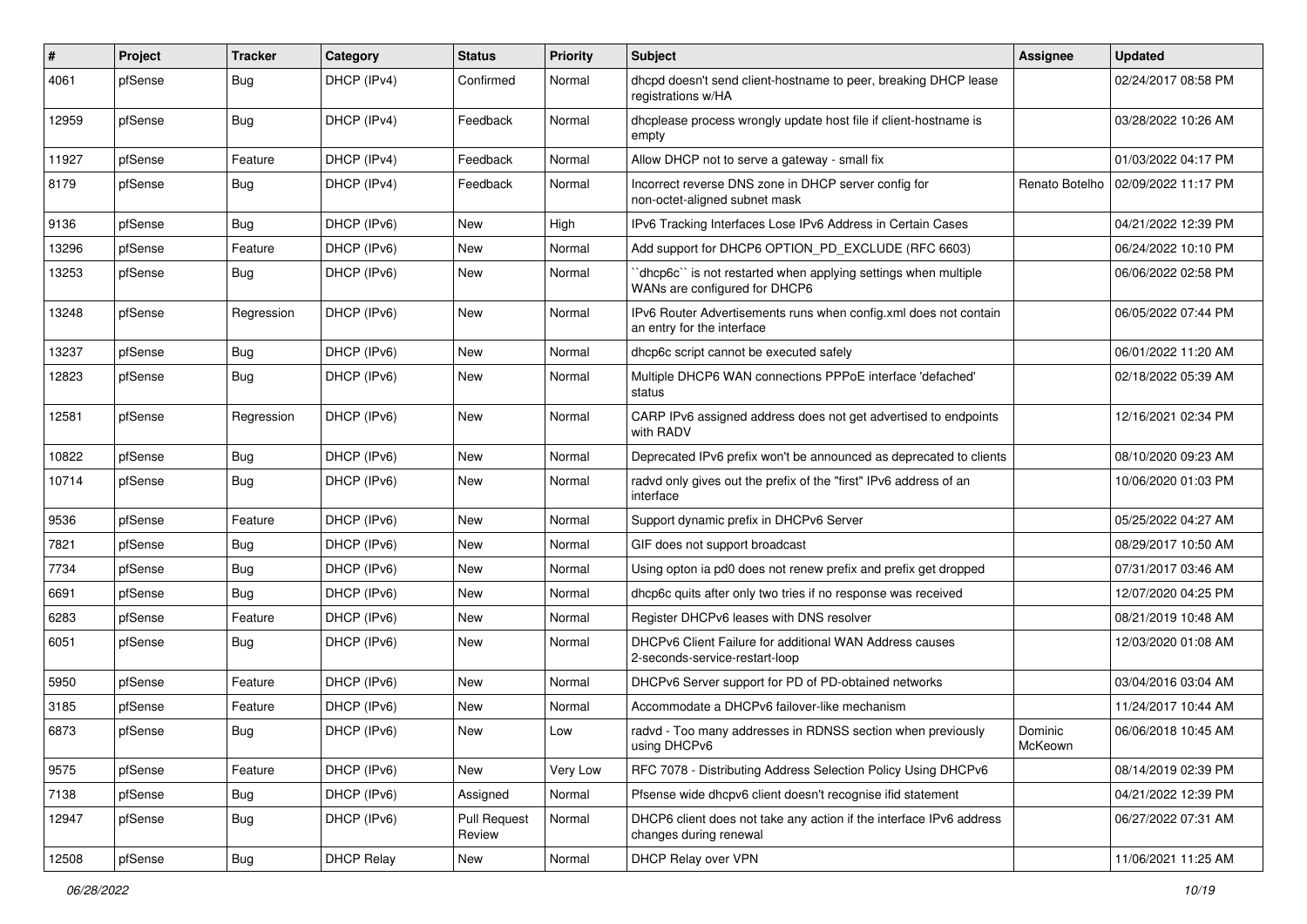| $\vert$ # | Project      | <b>Tracker</b> | Category             | <b>Status</b>                 | <b>Priority</b> | <b>Subject</b>                                                               | Assignee   | <b>Updated</b>      |
|-----------|--------------|----------------|----------------------|-------------------------------|-----------------|------------------------------------------------------------------------------|------------|---------------------|
| 12120     | pfSense      | Feature        | <b>DHCP Relay</b>    | New                           | Normal          | Permit several sets of destination DHCP servers in DHCP relay                |            | 07/11/2021 05:41 PM |
| 11149     | pfSense      | Bug            | <b>DHCP Relay</b>    | New                           | Normal          | DHCP relay won't start with DHCP server behind gateway                       |            | 03/22/2021 05:13 AM |
| 10715     | pfSense      | Bug            | <b>DHCP Relay</b>    | New                           | Normal          | DHCPv6 relay always uses the "first" IPv6 address of an interface            |            | 06/29/2020 05:01 AM |
| 9680      | pfSense      | Feature        | <b>DHCP Relay</b>    | New                           | Normal          | Seperate DHCP Server and relay per interface                                 |            | 02/27/2020 10:47 AM |
| 4680      | pfSense      | <b>Bug</b>     | <b>DHCP Relay</b>    | <b>New</b>                    | Normal          | DHCP relay does not work with DHCP server on other end of<br>OpenVPN tunnel  |            | 05/05/2015 06:55 PM |
| 10904     | pfSense      | Feature        | <b>DHCP Relay</b>    | <b>Pull Request</b><br>Review | Normal          | Support vti interfaces in dhcrelay                                           | Luiz Souza | 10/12/2020 07:35 AM |
| 12791     | pfSense Docs | New Content    | Diagnostics          | New                           | Normal          | Diagnostic Information for Support (pfSense)                                 |            | 02/13/2022 08:49 PM |
| 11856     | pfSense      | Feature        | Diagnostics          | New                           | Normal          | Replace/add Alias or DNS names for known LAN addresses in the<br>State table |            | 04/27/2021 08:01 AM |
| 7590      | pfSense      | Bug            | Diagnostics          | New                           | Normal          | diag_edit do not save when nothing to sae (in directory browse view)         |            | 05/20/2017 05:04 PM |
| 7589      | pfSense      | <b>Bug</b>     | Diagnostics          | <b>New</b>                    | Normal          | diag edit.php old print info box                                             |            | 05/20/2017 05:02 PM |
| 5556      | pfSense      | Feature        | Diagnostics          | New                           | Normal          | No error when downloading non-existing file on Diagnostics/Execute           |            | 08/20/2019 03:43 PM |
| 4456      | pfSense      | Feature        | Diagnostics          | New                           | Normal          | Packet capture additional filtering options                                  |            | 08/20/2019 03:30 PM |
| 1656      | pfSense      | Feature        | Diagnostics          | <b>New</b>                    | Normal          | Teach pfctl to kill states by port number                                    |            | 08/21/2019 09:55 AM |
| 12343     | pfSense      | Feature        | Diagnostics          | New                           | Low             | Real time traffic monitoring                                                 |            | 09/06/2021 01:26 PM |
| 9718      | pfSense      | Feature        | <b>Diagnostics</b>   | New                           | Low             | Make diag_states_summary table sortable                                      |            | 10/06/2020 09:12 AM |
| 7848      | pfSense      | Bug            | Diagnostics          | New                           | Low             | NDP Table Sort by Expiration Error                                           |            | 08/26/2019 02:56 PM |
| 7459      | pfSense      | Feature        | Diagnostics          | New                           | Low             | "Refresh" button for Diagnostics/Tables display                              |            | 08/21/2019 09:27 AM |
| 7442      | pfSense      | Feature        | Diagnostics          | <b>New</b>                    | Low             | Suggestions for Diagnostics / ARP Table and Diagnostics / NDP<br>Table       |            | 08/21/2019 09:27 AM |
| 4914      | pfSense      | Feature        | <b>Diagnostics</b>   | <b>New</b>                    | Low             | <b>Packet Capture Settings</b>                                               |            | 08/20/2019 08:51 AM |
| 6804      | pfSense      | Feature        | Diagnostics          | <b>New</b>                    | Very Low        | Add row counter into Diagnostics -> Edit File                                |            | 08/20/2019 03:44 PM |
| 3796      | pfSense      | <b>Bug</b>     | Diagnostics          | Confirmed                     | Normal          | States summary fails and is very slow with large state tables                |            | 12/11/2021 08:03 PM |
| 12757     | pfSense      | Bug            | Diagnostics          | <b>Pull Request</b><br>Review | Very Low        | Clean up /etc/inc/filter.inc use of pfctl -F                                 |            | 05/17/2022 02:18 PM |
| 12883     | pfSense Docs | Todo           | <b>DNS</b>           | <b>New</b>                    | Normal          | Feedback on Services - DNS Resolver - Host Overrides                         |            | 02/28/2022 07:54 PM |
| 12139     | pfSense      | Feature        | <b>DNS Forwarder</b> | <b>New</b>                    | Normal          | Add support in for specifying a DNSMASQ configuration file                   |            | 07/16/2021 09:45 PM |
| 2410      | pfSense      | Feature        | <b>DNS Forwarder</b> | New                           | Normal          | Support name based aliasing via CNAMEs or some other<br>mechanism.           |            | 12/11/2012 09:56 PM |
| 7329      | pfSense      | <b>Bug</b>     | <b>DNS Forwarder</b> | New                           | Low             | <b>DHCP Not Updating DNS</b>                                                 |            | 01/21/2022 09:16 PM |
| 13254     | pfSense      | <b>Bug</b>     | <b>DNS Resolver</b>  | New                           | Normal          | DNS resolver does not update "unbound.conf" file during link down<br>events  |            | 06/08/2022 07:55 AM |
| 12612     | pfSense      | Bug            | <b>DNS Resolver</b>  | New                           | Normal          | DNS Resolver is restarted during every "rc.newwanip" event                   |            | 06/03/2022 07:13 AM |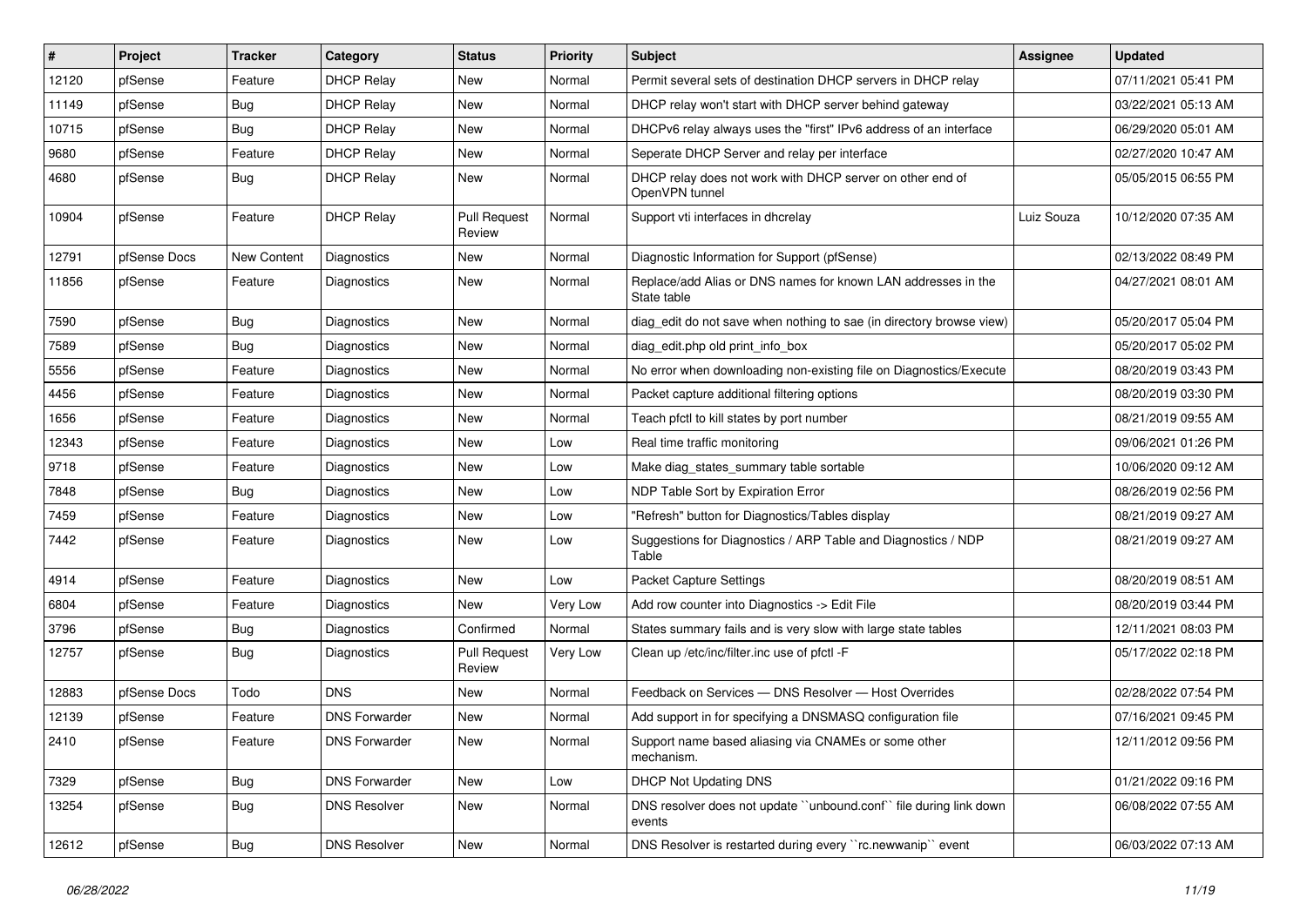| $\vert$ # | Project      | <b>Tracker</b> | Category            | <b>Status</b> | <b>Priority</b> | Subject                                                                                                                       | <b>Assignee</b> | <b>Updated</b>      |
|-----------|--------------|----------------|---------------------|---------------|-----------------|-------------------------------------------------------------------------------------------------------------------------------|-----------------|---------------------|
| 10624     | pfSense      | Bug            | <b>DNS Resolver</b> | New           | Normal          | Unbound configuration memory leak with python module + register<br><b>DHCP</b> leases active                                  |                 | 02/26/2021 10:27 AM |
| 10342     | pfSense      | Bug            | <b>DNS Resolver</b> | New           | Normal          | Unbound domain overrides stop resolving periodically. They only<br>resume after the service has been restarted.               |                 | 03/13/2020 10:35 AM |
| 10143     | pfSense      | Bug            | <b>DNS Resolver</b> | New           | Normal          | System hostname DNS entry is assigned to the wrong IP on<br>multi-wan setups                                                  |                 | 12/31/2019 02:33 PM |
| 9654      | pfSense      | Bug            | <b>DNS Resolver</b> | New           | Normal          | After reboot, the DNS resolver must be restarted before it will<br>advertise the ipv6 DNS address of the router.              |                 | 11/20/2020 03:12 AM |
| 9436      | pfSense      | Feature        | <b>DNS Resolver</b> | New           | Normal          | Unbound: enable dnstap support                                                                                                |                 | 03/27/2019 07:54 PM |
| 9037      | pfSense      | Bug            | <b>DNS Resolver</b> | New           | Normal          | Unbound not logging to syslog after reboot                                                                                    |                 | 10/12/2018 05:09 AM |
| 8236      | pfSense      | Feature        | <b>DNS Resolver</b> | New           | Normal          | Ability to configure "forward-first" and "forward-host" options for more<br>robust domain overrides in DNS Resolver           |                 | 12/26/2017 01:26 AM |
| 7852      | pfSense      | Feature        | <b>DNS Resolver</b> | New           | Normal          | Add views support to Unbound GUI                                                                                              |                 | 09/11/2017 12:26 PM |
| 7152      | pfSense      | Bug            | <b>DNS Resolver</b> | New           | Normal          | Unbound / DNS Resolver issue if "Register DHCP static mappings in<br>the DNS Resolver" set before wildcard DNS custom options |                 | 12/18/2021 04:59 PM |
| 6103      | pfSense      | Feature        | <b>DNS Resolver</b> | New           | Normal          | DNS Resolver Outgoing Interfaces should be able to use Gateway<br>Groups                                                      |                 | 10/21/2019 08:02 AM |
| 4798      | pfSense      | Feature        | <b>DNS Resolver</b> | New           | Normal          | Make host and domain overrides available to both DNS Resolver<br>and DNS Forwarder                                            |                 | 06/29/2015 02:14 AM |
| 1819      | pfSense      | Bug            | <b>DNS Resolver</b> | New           | Normal          | DNS Resolver Not Registering DHCP Server Specified Domain<br>Name                                                             | Luiz Souza      | 04/28/2022 01:53 PM |
| 12551     | pfSense      | Feature        | <b>DNS Resolver</b> | New           | Low             | Add ability to set DNS resolver search domain list                                                                            |                 | 12/01/2021 11:18 AM |
| 7495      | pfSense      | Feature        | <b>DNS Resolver</b> | New           | Low             | Ability to set TTL for local for Unbound host overrides and dhcp<br>leases                                                    |                 | 03/06/2018 09:46 AM |
| 11921     | pfSense      | Feature        | <b>DNS Resolver</b> | New           | Very Low        | Feature Request: Compile unbound with EDNS Client Subnet (ECS)<br>module (--enable-subnet)                                    |                 | 05/14/2021 07:29 AM |
| 5413      | pfSense      | Bug            | <b>DNS Resolver</b> | Confirmed     | High            | Incorrect Handling of Unbound Resolver [service restarts, cache<br>loss, DNS service interruption]                            |                 | 06/19/2022 11:11 PM |
| 6430      | pfSense      | Bug            | <b>DNS Resolver</b> | Confirmed     | Low             | pfsense should sanity-check hostnames when copying from<br>dhcpd.leases to /etc/hosts                                         |                 | 08/13/2019 01:23 PM |
| 7096      | pfSense      | Bug            | <b>DNS Resolver</b> | Feedback      | Normal          | Unbound fails to start on boot if specific network devices are<br>configured in the "Network Interfaces"                      |                 | 11/22/2021 08:59 AM |
| 13167     | pfSense      | Bug            | Dynamic DNS         | New           | Normal          | phpDynDNS: DigitalOcean ddns update fails (bad request, invalid<br>character '-' in request_id)                               |                 | 06/16/2022 09:30 PM |
| 12848     | pfSense      | Feature        | Dynamic DNS         | New           | Normal          | Evaluation of the DynDNS "Result Match" string                                                                                |                 | 02/22/2022 02:01 AM |
| 12602     | pfSense      | Feature        | Dynamic DNS         | New           | Normal          | DHCPv6 should allow DDNS Client updates for hosts                                                                             |                 | 12/15/2021 11:00 AM |
| 12063     | pfSense Docs | Todo           | Dynamic DNS         | New           | Normal          | Feedback on Services - Dynamic DNS - Configuring RFC 2136<br>Dynamic DNS updates                                              |                 | 06/18/2021 06:24 PM |
| 11177     | pfSense      | Bug            | Dynamic DNS         | New           | Normal          | DDNSv6 not using Check IP Services                                                                                            |                 | 12/21/2020 05:02 AM |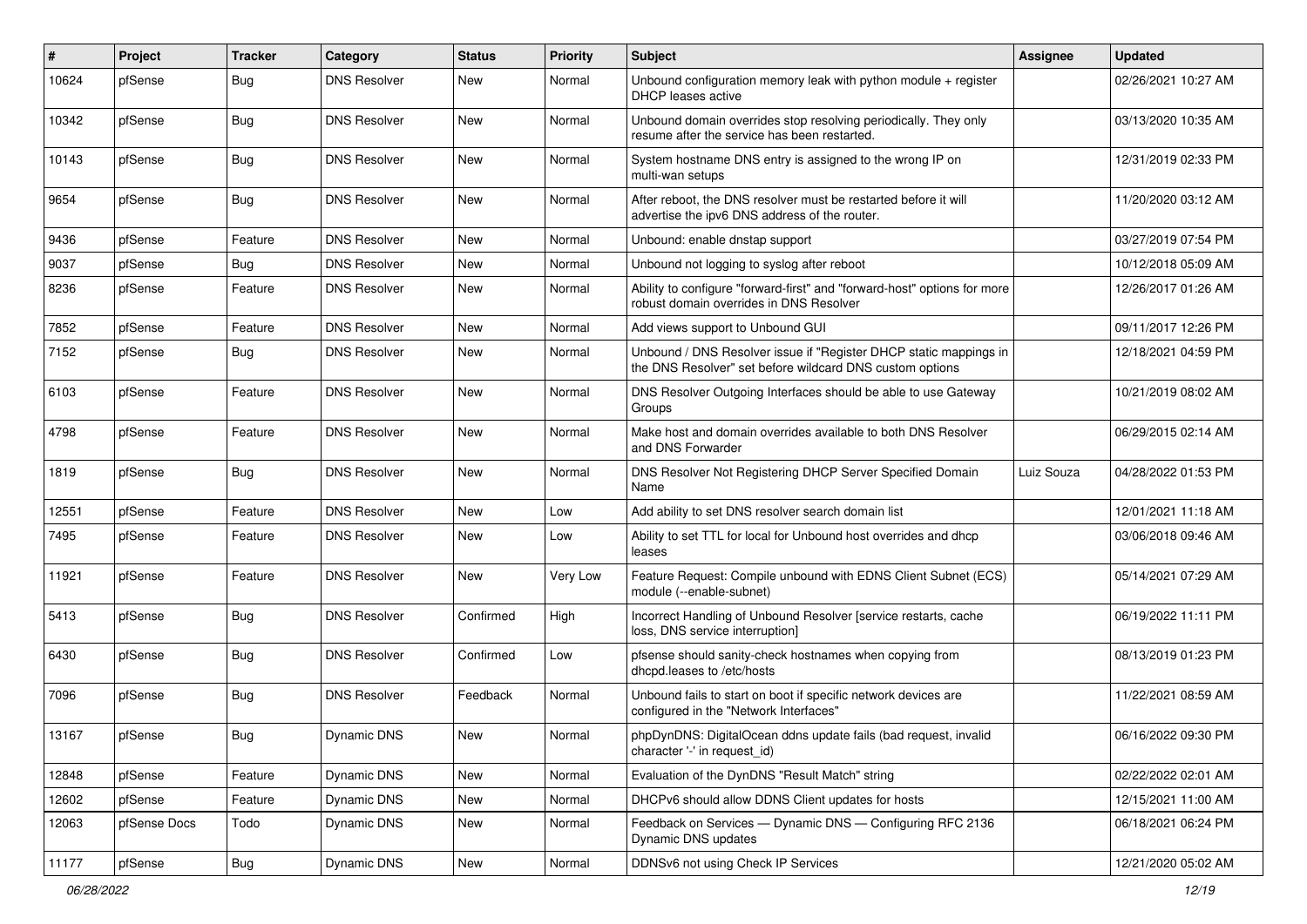| #     | Project          | <b>Tracker</b> | Category              | <b>Status</b>                 | <b>Priority</b> | <b>Subject</b>                                                                                          | Assignee                       | <b>Updated</b>      |
|-------|------------------|----------------|-----------------------|-------------------------------|-----------------|---------------------------------------------------------------------------------------------------------|--------------------------------|---------------------|
| 11147 | pfSense          | <b>Bug</b>     | <b>Dynamic DNS</b>    | <b>New</b>                    | Normal          | Domeneshop DynDNS IPv4 and IPv6                                                                         |                                | 12/09/2020 11:47 PM |
| 11084 | pfSense          | Feature        | Dynamic DNS           | <b>New</b>                    | Normal          | Dynamic DNS include option to specify virtual IP addresses                                              |                                | 11/19/2020 01:26 PM |
| 10962 | pfSense          | Feature        | Dynamic DNS           | <b>New</b>                    | Normal          | Add Cpanel support for Dynamic DNS Clients                                                              |                                | 12/28/2020 01:56 PM |
| 10000 | pfSense          | Bug            | Dynamic DNS           | <b>New</b>                    | Normal          | Azure Dynamic DNS A and AAAA Records for Apex Zone                                                      |                                | 03/31/2020 09:03 AM |
| 9805  | pfSense          | <b>Bug</b>     | <b>Dynamic DNS</b>    | <b>New</b>                    | Normal          | dynDNS cloudflare multiple entries                                                                      |                                | 10/02/2019 04:51 PM |
| 9664  | pfSense          | Bug            | Dynamic DNS           | <b>New</b>                    | Normal          | DynDNS and Dual-wan problem with CloudFlare (works with No-Ip)                                          |                                | 08/03/2019 10:00 AM |
| 9504  | pfSense          | <b>Bug</b>     | Dynamic DNS           | <b>New</b>                    | Normal          | Multiple Dynamic DNS update notifications for the same interface,<br>not differentiated by the hostname |                                | 05/07/2019 07:46 AM |
| 9063  | pfSense          | Feature        | Dynamic DNS           | <b>New</b>                    | Normal          | Allow dynamic DNS client entry to specify which Check IP service to<br>use                              |                                | 10/24/2018 11:53 AM |
| 8432  | pfSense          | Bug            | Dynamic DNS           | <b>New</b>                    | Normal          | Dynamic DNS Client gives an error that it can't find IPv6 address<br>when WAN interface is a LAGG       |                                | 09/17/2020 05:23 AM |
| 8406  | pfSense          | Bug            | Dynamic DNS           | New                           | Normal          | DDNS IPV6 Cloudflare Client does not detect PPOE address                                                |                                | 03/31/2018 11:56 AM |
| 7418  | pfSense          | Feature        | Dynamic DNS           | <b>New</b>                    | Normal          | Dynamic dns should be sorted interface name                                                             |                                | 08/21/2019 08:58 AM |
| 7292  | pfSense          | Feature        | Dynamic DNS           | <b>New</b>                    | Normal          | DynamicDNS configuration does not sync to HA secondary                                                  |                                | 02/21/2017 04:56 PM |
| 8500  | pfSense          | Bug            | Dynamic DNS           | <b>New</b>                    | Low             | Incorrect categorization of status/info messages from phpDynDNS                                         |                                | 08/16/2019 12:50 PM |
| 7718  | pfSense          | Feature        | Dynamic DNS           | New                           | Very Low        | Hostname for Custom DynDNS Updater.                                                                     |                                | 07/24/2017 10:05 AM |
| 13303 | pfSense          | Bug            | Dynamic DNS           | <b>Pull Request</b><br>Review | Normal          | DynDNS - DNSExit no longer working                                                                      | Koen Zomers                    | 06/27/2022 10:56 AM |
| 13298 | pfSense          | Bug            | Dynamic DNS           | <b>Pull Request</b><br>Review | Normal          | Dynv6 does not check response code when updating                                                        | <b>Tiago Beling</b><br>d'Avila | 06/24/2022 07:47 AM |
| 12495 | pfSense          | Feature        | Dynamic DNS           | <b>Pull Request</b><br>Review | Normal          | DynDNS: add deSEC IPv4&v6 simultaneos update                                                            | Lukas Wiest                    | 11/01/2021 08:53 AM |
| 12494 | pfSense          | Feature        | Dynamic DNS           | <b>Pull Request</b><br>Review | Normal          | DynDNS: make simultaneous update of IP and LegacyIP possible                                            | Lukas Wiest                    | 11/01/2021 08:52 AM |
| 12877 | pfSense          | Bug            | Dynamic DNS           | Feedback                      | Normal          | Cloudflare DynDNS fails to update more than two addresses                                               |                                | 05/29/2022 06:56 PM |
| 11235 | pfSense Packages | <b>Bug</b>     | Filer                 | <b>New</b>                    | Normal          | Filer run script when "state" unchanged                                                                 |                                | 01/08/2021 07:24 AM |
| 11178 | pfSense Packages | Feature        | Filer                 | <b>New</b>                    | Normal          | Filer do not ask what to do with previous filename                                                      |                                | 12/31/2020 02:45 AM |
| 11180 | pfSense Packages | Bug            | Filer                 | Feedback                      | Normal          | Filer run action for files on sync that wan't been modified                                             | <b>Viktor Gurov</b>            | 01/08/2021 07:27 AM |
| 10426 | pfSense Packages | Bug            | Filer                 | Feedback                      | Normal          | Filer must validate that File name is unig                                                              |                                | 04/20/2022 11:02 AM |
| 13067 | pfSense          | Bug            | <b>FilterDNS</b>      | <b>New</b>                    | Normal          | filterdns resolve interval is twice the intended value                                                  |                                | 04/17/2022 07:45 PM |
| 13020 | pfSense Docs     | Todo           | <b>Firewall Rules</b> | <b>New</b>                    | Normal          | easyrule command documentation should document permissible<br>wildcards                                 | Jim Pingle                     | 04/04/2022 08:01 AM |
| 12268 | pfSense Docs     | Todo           | <b>Firewall Rules</b> | <b>New</b>                    | Normal          | Feedback on Firewall - Aliases                                                                          |                                | 08/17/2021 12:55 AM |
| 9685  | pfSense Docs     | Correction     | <b>Firewall Rules</b> | New                           | Normal          | Feedback on Firewall - Floating Rules                                                                   | Jim Pingle                     | 09/23/2020 02:57 PM |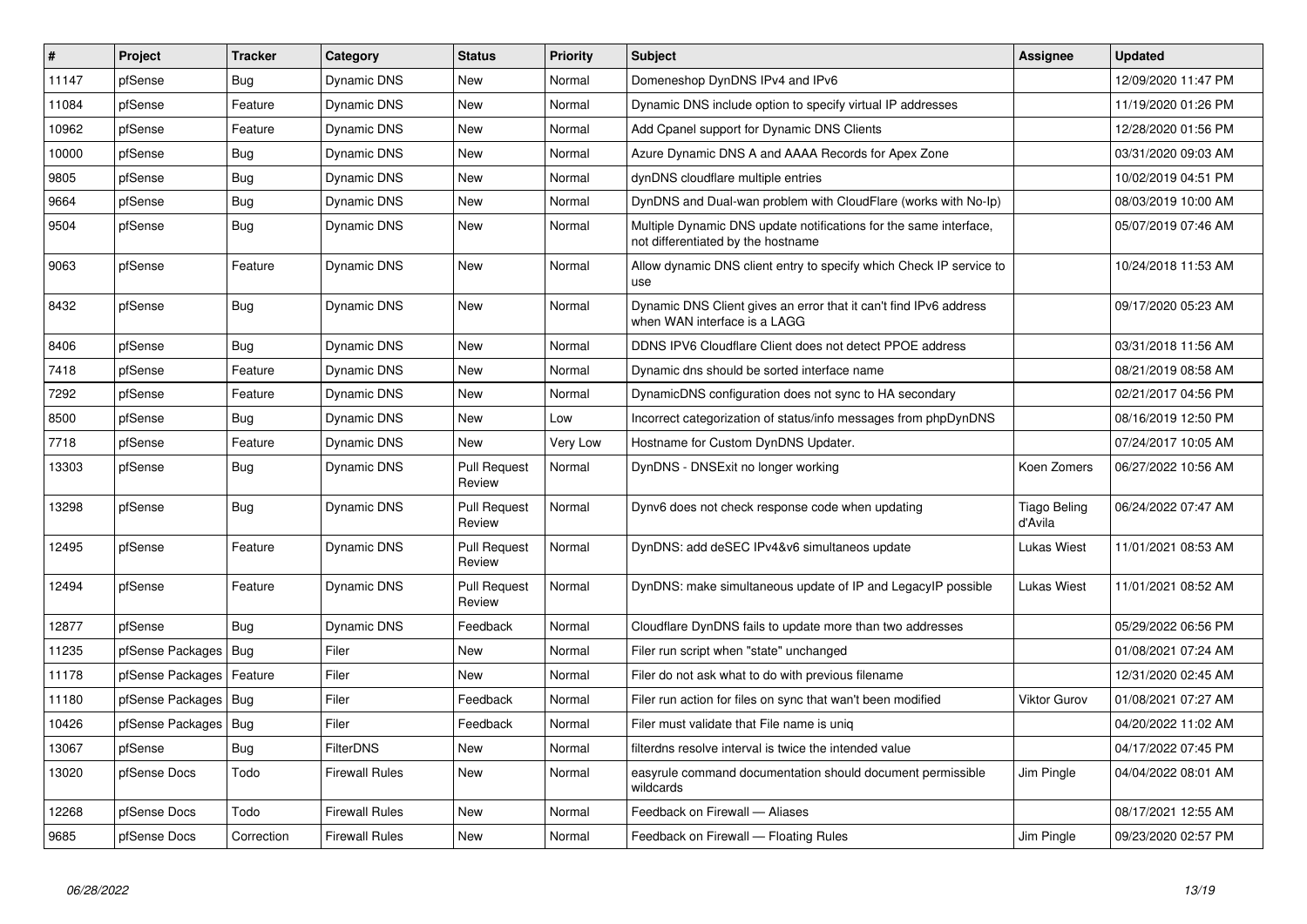| $\pmb{\#}$ | Project                       | <b>Tracker</b> | Category              | <b>Status</b>                 | <b>Priority</b> | <b>Subject</b>                                                                             | <b>Assignee</b>     | <b>Updated</b>      |
|------------|-------------------------------|----------------|-----------------------|-------------------------------|-----------------|--------------------------------------------------------------------------------------------|---------------------|---------------------|
| 12770      | pfSense Docs                  | Todo           | <b>Firewall Rules</b> | <b>Pull Request</b><br>Review | Normal          | Feedback on Firewall - Configuring firewall rules                                          |                     | 06/27/2022 07:42 AM |
| 11184      | pfSense                       | <b>Bug</b>     | FreeBSD               | New                           | Normal          | PF: State policy cannot be configurable                                                    |                     | 02/09/2021 02:43 AM |
| 11352      | pfSense                       | <b>Bug</b>     | FreeBSD               | New                           | Low             | CTF types > 2^15 in the pfSense kernel config results in DTrace<br>failing                 | Scott Long          | 03/17/2021 02:52 AM |
| 12740      | pfSense                       | Bug            | FreeBSD               | Incomplete                    | Normal          | panic: esp input cb: Unexpected address family                                             |                     | 01/27/2022 01:19 PM |
| 11534      | pfSense Packages   Regression |                | FreeRADIUS            | New                           | High            | FreeRADIUS EAP anonymous connection forbidden out-of-tunnel                                |                     | 07/14/2021 02:32 AM |
| 8513       | pfSense Packages              | Bug            | FreeRADIUS            | New                           | High            | Freeradius 3.x Idap problem                                                                |                     | 02/18/2019 05:22 PM |
| 13284      | pfSense Packages   Feature    |                | FreeRADIUS            | New                           | Normal          | Option to define "Issuer" in OPT configuration.                                            | Jakob<br>Nordgarden | 06/19/2022 12:10 PM |
| 12982      | pfSense Packages   Bug        |                | FreeRADIUS            | New                           | Normal          | FreeRadius RadReply table entries missing from pf                                          |                     | 06/19/2022 05:38 PM |
| 12286      | pfSense Packages   Bug        |                | FreeRADIUS            | New                           | Normal          | Add support for ntlm_auth in LDAP                                                          |                     | 08/20/2021 08:27 AM |
| 12126      | pfSense Packages   Bug        |                | FreeRADIUS            | New                           | Normal          | freeradius3 0.15.7 31                                                                      |                     | 10/11/2021 08:21 AM |
| 11802      | pfSense Packages   Bug        |                | FreeRADIUS            | New                           | Normal          | FreeRADIUS sync                                                                            |                     | 05/10/2021 04:18 AM |
| 11138      | pfSense Packages   Feature    |                | FreeRADIUS            | New                           | Normal          | new WebGUI checkboxes needed                                                               |                     | 12/07/2020 08:28 AM |
| 10695      | pfSense Packages   Bug        |                | FreeRADIUS            | New                           | Normal          | FreeRadius Accounting skipping MBs after reboot due to power<br>down                       |                     | 06/24/2020 04:49 AM |
| 9704       | pfSense Packages   Feature    |                | FreeRADIUS            | <b>New</b>                    | Normal          | Enable filter_username                                                                     |                     | 08/27/2019 12:07 PM |
| 8836       | pfSense Packages   Feature    |                | FreeRADIUS            | New                           | Normal          | Define Idap group vlan assignment in users file                                            |                     | 08/26/2018 07:53 AM |
| 8769       | pfSense Packages   Feature    |                | FreeRADIUS            | New                           | Normal          | Allow FreeRADIUS users to change their own Passwords and Pins                              |                     | 10/11/2018 11:34 AM |
| 8589       | pfSense Packages              | Bug            | FreeRADIUS            | New                           | Normal          | FreeRadius 0.15.5_2 ignoring tunnelled-reply=no                                            |                     | 02/18/2019 03:40 PM |
| 8516       | pfSense Packages   Bug        |                | FreeRADIUS            | New                           | Normal          | FreeRADIUS requires settings re-saved after pfSense upgrade                                | Jim Pingle          | 12/31/2021 05:58 PM |
| 8264       | pfSense Packages   Bug        |                | FreeRADIUS            | New                           | Normal          | Radiusd restart on WAN change results in freeradius not running<br>(and possible solution) |                     | 04/21/2022 12:39 PM |
| 8224       | pfSense Packages   Feature    |                | FreeRADIUS            | New                           | Normal          | Add "OU" field to FreeRADIUS page                                                          |                     | 02/21/2018 12:53 AM |
| 8031       | pfSense Packages   Feature    |                | FreeRADIUS            | New                           | Normal          | FreeRADIUS copy entry function                                                             |                     | 08/16/2019 01:01 PM |
| 7403       | pfSense Packages   Bug        |                | FreeRADIUS            | New                           | Normal          | Captive Portal + freeradius2 + MySQL problems with German<br>Umlaut                        |                     | 03/17/2017 09:12 AM |
| 4506       | pfSense Packages   Feature    |                | FreeRADIUS            | New                           | Normal          | FreeRADIUS groups/hunt groups                                                              |                     | 03/10/2015 08:51 PM |
| 11026      | pfSense Packages   Feature    |                | FreeRADIUS            | New                           | Low             | Feedback on Packages - FreeRADIUS package                                                  |                     | 11/02/2020 07:21 AM |
| 10377      | pfSense Packages   Feature    |                | FreeRADIUS            | New                           | Very Low        | Allow usage of TOTP (Google-Authenticator) without PIN                                     |                     | 03/30/2020 11:43 AM |
| 8161       | pfSense Packages              | Feature        | FreeRADIUS            | New                           | Very Low        | Add virtual server support to FreeRadius                                                   |                     | 12/05/2017 01:57 PM |
| 7608       | pfSense Packages   Feature    |                | FreeRADIUS            | New                           | Very Low        | Captive Portal amount of traffic Account + Free Radius+Mysql                               |                     | 05/28/2017 09:08 AM |
| 11054      | pfSense Packages   Bug        |                | FreeRADIUS            | Assigned                      | Normal          | Check Client Certificate CN not working as described                                       | Viktor Gurov        | 12/14/2021 07:22 AM |
| 10297      | pfSense Packages   Feature    |                | FreeRADIUS            | Assigned                      | Normal          | IPv6 user attributes                                                                       |                     | 04/21/2022 12:39 PM |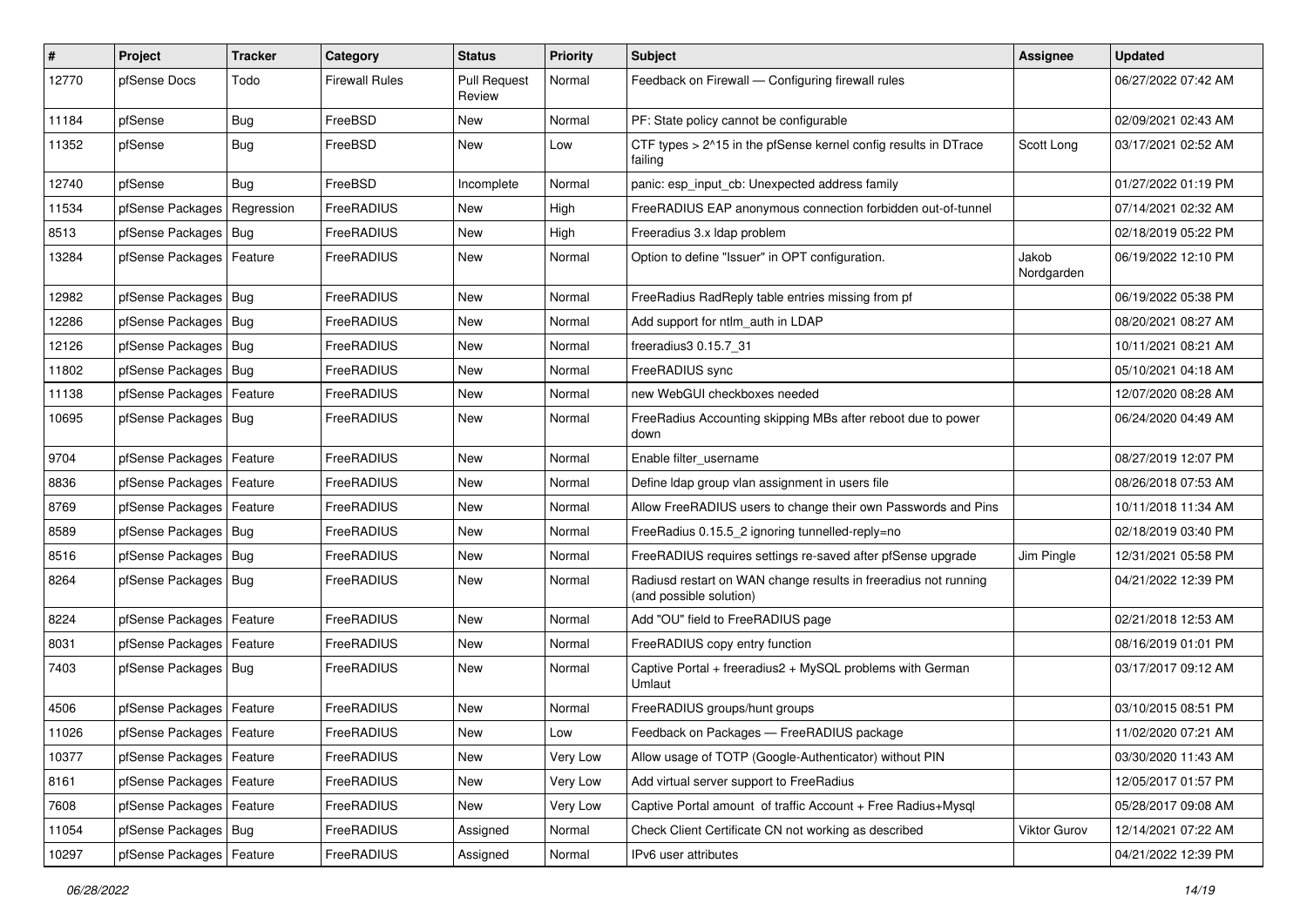| #     | Project                    | <b>Tracker</b> | Category   | <b>Status</b> | <b>Priority</b> | Subject                                                                                                                                                                 | Assignee            | <b>Updated</b>      |
|-------|----------------------------|----------------|------------|---------------|-----------------|-------------------------------------------------------------------------------------------------------------------------------------------------------------------------|---------------------|---------------------|
| 12742 | pfSense Packages   Bug     |                | FreeRADIUS | Feedback      | Normal          | freeRADIUS virtual-server-default: modules dailycounter,<br>monthlycounter, noresetcounter, expire_on_login in authorize<br>section prevent virtual server from loading |                     | 03/01/2022 12:45 PM |
| 11980 | pfSense Packages   Bug     |                | FreeRADIUS | Feedback      | Normal          | EAP does not work with SQL backend                                                                                                                                      |                     | 07/21/2021 07:24 AM |
| 11746 | pfSense Packages   Bug     |                | FreeRADIUS | Feedback      | Normal          | Second LDAP server configuration misses the ipaNThash control<br>attribute                                                                                              | Viktor Gurov        | 07/14/2021 01:44 PM |
| 11388 | pfSense Packages   Bug     |                | FreeRADIUS | Feedback      | Normal          | Captive Portal authentication error with MySQL backend                                                                                                                  | <b>Viktor Gurov</b> | 02/10/2021 08:54 AM |
| 11331 | pfSense Packages   Bug     |                | FreeRADIUS | Feedback      | Normal          | FreeRADIUS latest package upgrade broke Plain Mac<br>Authentication                                                                                                     | <b>Viktor Gurov</b> | 01/30/2021 10:08 AM |
| 10908 | pfSense Packages   Feature |                | FreeRADIUS | Feedback      | Normal          | FreeRADIUS server certificate not using full CA chain                                                                                                                   | Viktor Gurov        | 04/22/2022 02:19 AM |
| 10871 | pfSense Packages   Feature |                | FreeRADIUS | Feedback      | Normal          | Extra time period counters for SQL backend                                                                                                                              | Viktor Gurov        | 04/22/2022 02:19 AM |
| 8251  | pfSense Packages   Bug     |                | FreeRADIUS | Feedback      | Normal          | Captiveportal + FreeRadius "Last activity" resets to Session start                                                                                                      |                     | 08/13/2019 11:10 AM |
| 11158 | pfSense Packages   Bug     |                | <b>FRR</b> | <b>New</b>    | High            | <b>FRR Prefix Lists</b>                                                                                                                                                 |                     | 12/30/2020 04:55 PM |
| 12889 | pfSense Packages   Feature |                | FRR        | <b>New</b>    | Normal          | FRR GUI add set ipv6 next-hop global                                                                                                                                    |                     | 03/02/2022 06:10 AM |
| 12751 | pfSense Packages   Bug     |                | <b>FRR</b> | New           | Normal          | Improve FRR route restoration after gateway events                                                                                                                      |                     | 02/06/2022 11:07 PM |
| 12084 | pfSense Packages   Bug     |                | <b>FRR</b> | New           | Normal          | libfrr.so.0 error on SG-1100                                                                                                                                            |                     | 06/26/2021 08:22 AM |
| 11963 | pfSense Packages   Feature |                | <b>FRR</b> | New           | Normal          | Dynamically change OSPF interface costs on selected interfaces on<br>CARP event                                                                                         |                     | 05/26/2021 04:13 AM |
| 11841 | pfSense Packages   Bug     |                | <b>FRR</b> | <b>New</b>    | Normal          | FRR access lists default bahavior changed to permit by default                                                                                                          |                     | 04/22/2021 09:52 AM |
| 11835 | pfSense Packages   Bug     |                | <b>FRR</b> | New           | Normal          | FRR OSPF redistributed connected routes disappearing                                                                                                                    |                     | 04/22/2021 07:11 AM |
| 11823 | pfSense Packages   Feature |                | <b>FRR</b> | <b>New</b>    | Normal          | Route handling enhancements                                                                                                                                             |                     | 04/19/2021 06:23 PM |
| 11703 | pfSense Packages   Feature |                | <b>FRR</b> | New           | Normal          | add Krill and Routinator support BGP RPKI                                                                                                                               |                     | 03/18/2021 07:47 PM |
| 10935 | pfSense Packages   Bug     |                | <b>FRR</b> | <b>New</b>    | Normal          | FRR 0.6.7-6 - BGPD service recycled IPv6 without Route Map                                                                                                              |                     | 12/30/2020 05:00 PM |
| 10653 | pfSense Packages   Feature |                | <b>FRR</b> | New           | Normal          | Allow to download frr status                                                                                                                                            | Jim Pingle          | 06/11/2020 01:21 AM |
| 10516 | pfSense Packages   Bug     |                | <b>FRR</b> | <b>New</b>    | Normal          | <b>FRR Access list</b>                                                                                                                                                  |                     | 12/06/2020 11:02 PM |
| 10503 | pfSense Packages   Bug     |                | <b>FRR</b> | New           | Normal          | Flapping any GW in multi-WAN influences restating all IPsec tunnels<br>in FRR which leads to dropping all IPsec VTI static routes and<br>related BGP issues             |                     | 05/08/2020 07:51 PM |
| 10294 | pfSense Packages   Bug     |                | <b>FRR</b> | <b>New</b>    | Normal          | FRR Route Counts Incorrect on Status Page                                                                                                                               | Jim Pingle          | 02/26/2020 11:08 AM |
| 9545  | pfSense Packages   Feature |                | <b>FRR</b> | New           | Normal          | Enable MULTIPATH in FRR                                                                                                                                                 | Jim Pingle          | 09/18/2020 12:52 PM |
| 11837 | pfSense Packages   Feature |                | <b>FRR</b> | New           | Low             | Increase field length of FRR Networks in Access Lists and Prefix<br>Lists                                                                                               |                     | 04/22/2021 07:10 AM |
| 11650 | pfSense Packages   Bug     |                | <b>FRR</b> | New           | Very Low        | FRR configuration broken on restore of manually edited FRR config<br>sections                                                                                           |                     | 03/10/2021 08:50 AM |
| 10358 | pfSense Packages   Feature |                | <b>FRR</b> | New           | Very Low        | <b>Stage FRR Configuration Changes</b>                                                                                                                                  |                     | 03/19/2020 06:48 AM |
| 9141  | pfSense Packages   Feature |                | <b>FRR</b> | New           | Very Low        | FRR xmlrpc                                                                                                                                                              | Jim Pingle          | 11/26/2018 07:49 AM |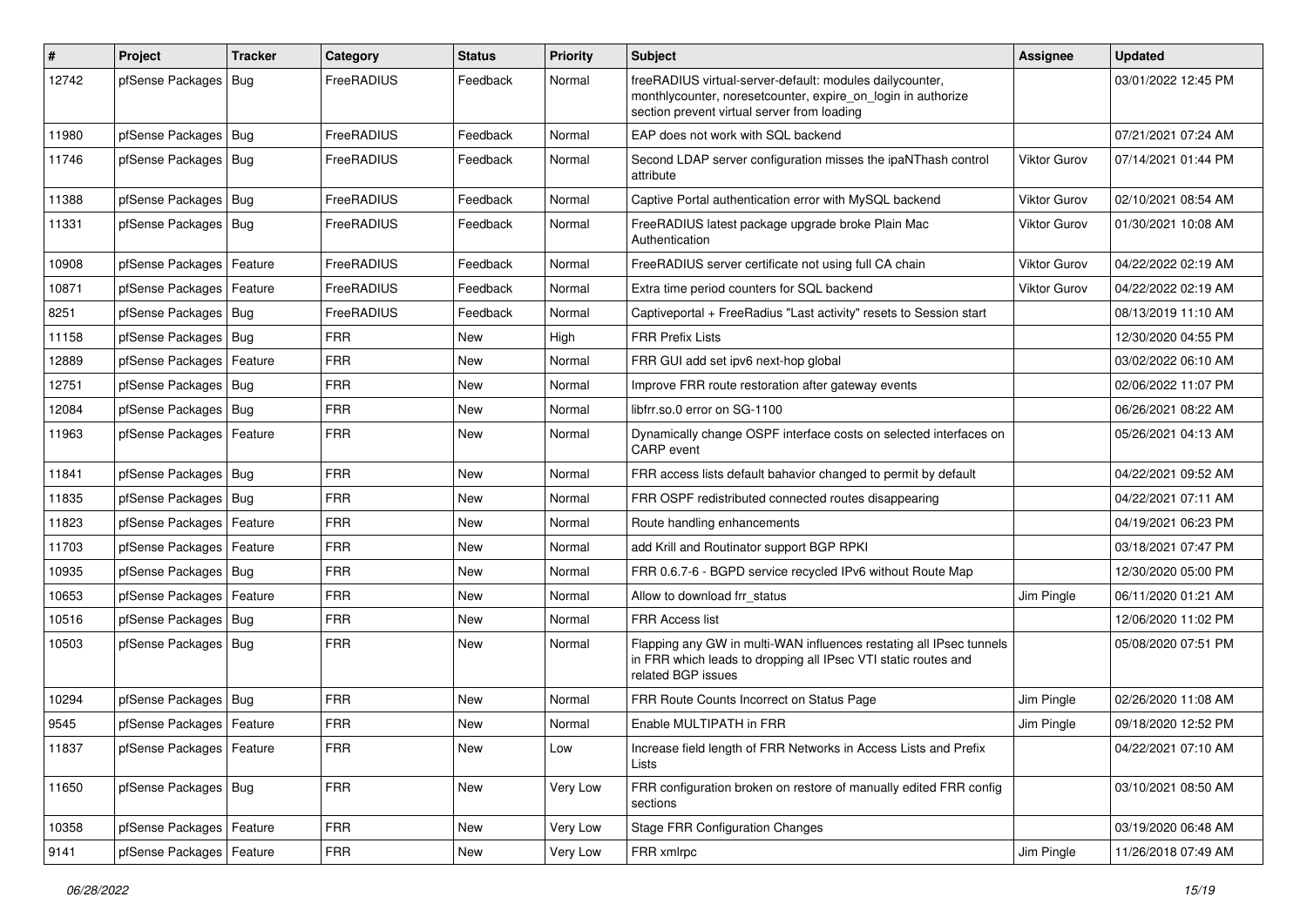| $\vert$ # | Project                       | <b>Tracker</b> | Category                  | <b>Status</b>                 | <b>Priority</b> | Subject                                                                         | <b>Assignee</b>       | <b>Updated</b>      |
|-----------|-------------------------------|----------------|---------------------------|-------------------------------|-----------------|---------------------------------------------------------------------------------|-----------------------|---------------------|
| 11836     | pfSense Packages              | Bug            | FRR                       | Assigned                      | Normal          | FRR ACCEPTFILTER unstable                                                       | <b>Viktor Gurov</b>   | 02/14/2022 07:20 AM |
| 12965     | pfSense Packages   Bug        |                | <b>FRR</b>                | <b>Pull Request</b><br>Review | Normal          | FRR BFD peer configuration is handled incorrectly in some cases                 | <b>Viktor Gurov</b>   | 03/22/2022 08:04 AM |
| 11377     | pfSense Packages   Bug        |                | <b>FRR</b>                | <b>Pull Request</b><br>Review | Normal          | FRR deinstall                                                                   |                       | 03/10/2021 08:21 AM |
| 11206     | pfSense Packages   Feature    |                | <b>FRR</b>                | <b>Pull Request</b><br>Review | Normal          | <b>FRR 7.5</b>                                                                  | Jim Pingle            | 01/08/2021 12:47 PM |
| 12951     | pfSense Packages   Bug        |                | <b>FRR</b>                | Feedback                      | Normal          | FRR cannot remove IPv6 routes                                                   |                       | 03/22/2022 09:24 PM |
| 12653     | pfSense Packages   Regression |                | <b>FRR</b>                | Feedback                      | Normal          | RIP related startup error                                                       | <b>Viktor Gurov</b>   | 12/30/2021 08:37 AM |
| 12167     | pfSense Packages   Bug        |                | <b>FRR</b>                | Feedback                      | Normal          | BGP TCP setkey not set if neighbor is in peer group                             | <b>Viktor Gurov</b>   | 09/16/2021 09:38 AM |
| 11961     | pfSense Packages   Bug        |                | <b>FRR</b>                | Feedback                      | Normal          | FRR OSPF add unwanted area 0 authentication to router ospf                      | Viktor Gurov          | 09/16/2021 10:25 PM |
| 11847     | pfSense Packages   Bug        |                | <b>FRR</b>                | Feedback                      | Normal          | Filters not applied to PEER Groups                                              | <b>Viktor Gurov</b>   | 07/30/2021 07:45 PM |
| 11693     | pfSense Packages   Bug        |                | <b>FRR</b>                | Feedback                      | Normal          | IPv6 static routing fails                                                       | Viktor Gurov          | 04/26/2022 08:50 AM |
| 11681     | pfSense Packages   Bug        |                | <b>FRR</b>                | Feedback                      | Normal          | FRR generates invalid BFD configuration after removing interfaces               | <b>Viktor Gurov</b>   | 07/14/2021 04:40 PM |
| 11477     | pfSense Packages   Bug        |                | <b>FRR</b>                | Feedback                      | Normal          | FRR does not recognize some BFD options                                         | <b>Viktor Gurov</b>   | 02/26/2021 10:52 PM |
| 11404     | pfSense Packages   Bug        |                | <b>FRR</b>                | Feedback                      | Normal          | Incorrect prefix/access lists migration on update                               | <b>Viktor Gurov</b>   | 02/18/2021 09:49 AM |
| 11345     | pfSense Packages   Bug        |                | <b>FRR</b>                | Feedback                      | Normal          | FRR-OSPF - No "prefix-list" possible                                            | Jim Pingle            | 02/04/2021 11:03 PM |
| 11301     | pfSense Packages   Feature    |                | <b>FRR</b>                | Feedback                      | Normal          | Switch FRR to use default rc file as a service control base                     | Jim Pingle            | 01/28/2021 09:35 AM |
| 11130     | pfSense Packages   Feature    |                | <b>FRR</b>                | Feedback                      | Normal          | FRR RIP support                                                                 | Jim Pingle            | 12/31/2021 04:19 PM |
| 10789     | pfSense Packages   Feature    |                | <b>FRR</b>                | Feedback                      | Normal          | FRR integrated configuration and hitless reloads                                | Jim Pingle            | 01/20/2021 11:16 PM |
| 6651      | pfSense Packages   Feature    |                | <b>FRR</b>                | Feedback                      | Normal          | Loopback interfaces                                                             | Christian<br>McDonald | 12/25/2021 02:42 PM |
| 11936     | pfSense Packages   Bug        |                | <b>FRR</b>                | Incomplete                    | High            | FRR does not connect BGP when using password                                    |                       | 05/19/2021 08:12 AM |
| 13242     | pfSense                       | Feature        | Gateway Monitoring        | New                           | Normal          | Enhancements to static route creation/deletion for dpinger monitor<br>IPs       |                       | 06/03/2022 11:20 AM |
| 13076     | pfSense                       | Bug            | Gateway Monitoring        | <b>New</b>                    | Normal          | Marking a gateway as down does not affect IPsec entries using<br>gateway groups |                       | 06/03/2022 10:32 AM |
| 12811     | pfSense                       | <b>Bug</b>     | Gateway Monitoring        | <b>New</b>                    | Normal          | Services are not restarted when PPP interfaces connect                          | Jim Pingle            | 05/31/2022 05:34 PM |
| 7671      | pfSense                       | Feature        | <b>Gateway Monitoring</b> | New                           | Normal          | Gateway Monitoring Via Custom Script or Telnet.                                 |                       | 09/18/2020 02:59 PM |
| 8192      | pfSense                       | Bug            | Gateway Monitoring        | New                           | Low             | dpinger - Change in ISP link-local IPv6 address drops connectivity              | Luiz Souza            | 11/05/2020 07:31 AM |
| 3859      | pfSense                       | Feature        | Gateway Monitoring        | New                           | Low             | Make it possible to set the source IP address for gateway monitoring            |                       | 11/06/2016 10:12 PM |
| 6333      | pfSense                       | <b>Bug</b>     | Gateway Monitoring        | Confirmed                     | Normal          | Bootup starts/restarts dpinger multiple times                                   | Luiz Souza            | 11/16/2020 01:11 PM |
| 3132      | pfSense                       | <b>Bug</b>     | Gateway Monitoring        | In Progress                   | Normal          | Gateway events for IPv6 affect IPv4 services and vice versa                     | Viktor Gurov          | 05/10/2022 03:10 PM |
| 13295     | pfSense                       | Bug            | Gateway Monitoring        | <b>Pull Request</b><br>Review | Normal          | Incorrect function parameters for "get_dpinger_status()" call in<br>`gwlb.inc`` |                       | 06/24/2022 07:25 AM |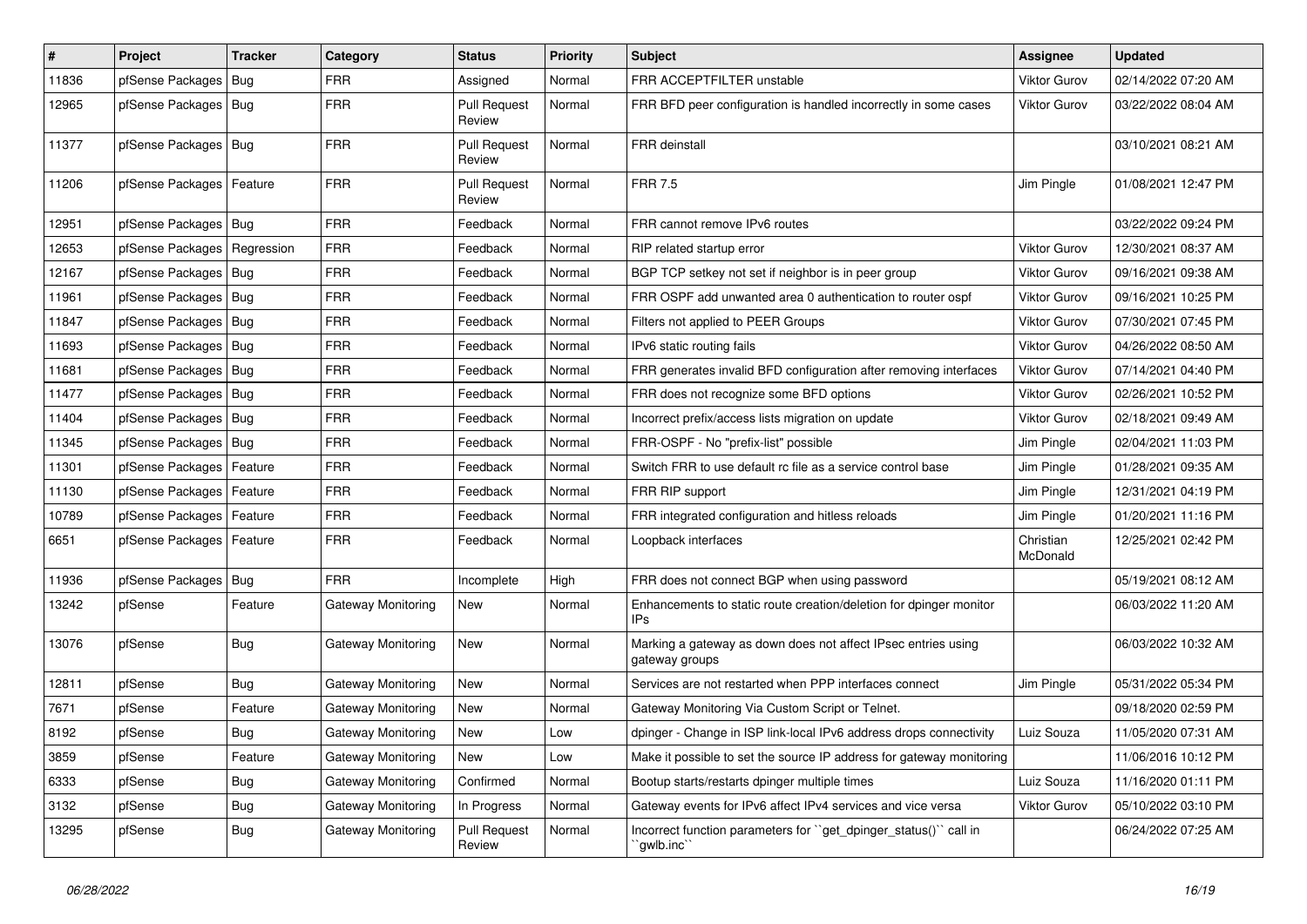| $\#$  | Project                    | <b>Tracker</b> | Category           | <b>Status</b>                 | <b>Priority</b> | <b>Subject</b>                                                                                                                                 | <b>Assignee</b>     | <b>Updated</b>      |
|-------|----------------------------|----------------|--------------------|-------------------------------|-----------------|------------------------------------------------------------------------------------------------------------------------------------------------|---------------------|---------------------|
| 12920 | pfSense                    | <b>Bug</b>     | Gateway Monitoring | <b>Pull Request</b><br>Review | Normal          | Gateway behavior differs when the gateway does not exist in<br>config.xml                                                                      | <b>Viktor Gurov</b> | 06/12/2022 01:27 PM |
| 11960 | pfSense                    | <b>Bug</b>     | Gateway Monitoring | Feedback                      | Normal          | Gateway Monitoring Traffic Goes Out Default Gateway                                                                                            |                     | 12/20/2021 05:43 AM |
| 12632 | pfSense                    | Bug            | Gateways           | New                           | High            | Assigning a /30 WAN IP address at the console does not save the<br>gateway correctly                                                           |                     | 05/17/2022 02:28 PM |
| 12942 | pfSense                    | Bug            | Gateways           | New                           | Normal          | Code to kill states for old gateway when reconnecting an interface is<br>incorrect                                                             | Jim Pingle          | 03/22/2022 01:25 PM |
| 12857 | pfSense                    | Bug            | Gateways           | <b>New</b>                    | Normal          | Firewall gateway goes away when making changes to Bridge0<br>device                                                                            |                     | 02/27/2022 11:20 AM |
| 12764 | pfSense                    | Bug            | Gateways           | <b>New</b>                    | Normal          | VTI gateway status is pending after assigning the VTI interface                                                                                |                     | 02/07/2022 05:41 AM |
| 12077 | pfSense                    | Feature        | Gateways           | New                           | Normal          | Allow stick-connections per gateway group                                                                                                      |                     | 06/24/2021 08:45 AM |
| 10875 | pfSense                    | Bug            | Gateways           | New                           | Normal          | PPP periodic reset does not fully restore gateway group round-robin<br>functionality                                                           | Luiz Souza          | 11/05/2020 07:44 AM |
| 9650  | pfSense                    | Bug            | Gateways           | New                           | Normal          | IPv6 connection drops (ir-)regular on Kabelvodafone (German cable<br>ISP)                                                                      |                     | 07/27/2019 07:14 AM |
| 8343  | pfSense                    | Bug            | Gateways           | <b>New</b>                    | Normal          | Gateway Routes (Default Routes) not removed in Kernel when<br>removed from GUI                                                                 |                     | 05/14/2020 01:22 AM |
| 13294 | pfSense                    | Feature        | Gateways           | New                           | Low             | Change gateway name                                                                                                                            |                     | 06/22/2022 06:07 PM |
| 11213 | pfSense                    | Feature        | Gateways           | New                           | Low             | Option to mark gateway as down directly from Table                                                                                             |                     | 01/03/2021 07:09 AM |
| 8846  | pfSense                    | Bug            | Gateways           | New                           | Low             | Misleading gateway error message adding/editing static routes using<br>a disabled interface                                                    |                     | 08/21/2019 11:29 AM |
| 8743  | pfSense                    | Todo           | Gateways           | New                           | Low             | Gateway Groups page should list gateways in tier order                                                                                         |                     | 08/14/2019 12:16 PM |
| 11570 | pfSense                    | Regression     | Gateways           | <b>Pull Request</b><br>Review | Normal          | Gateway monitoring services is not always restarted on interface<br>events, which may prevent a WAN from recovering back to an online<br>state | Viktor Gurov        | 06/22/2022 09:04 PM |
| 12570 | pfSense Docs               | Correction     | General            | New                           | Normal          | Active appliance list missing 6100                                                                                                             |                     | 12/06/2021 11:41 AM |
| 10821 | pfSense Docs               | Correction     | General            | New                           | Normal          | Use neutral language alternatives                                                                                                              | Jim Pingle          | 09/23/2020 10:43 AM |
| 12214 | pfSense Docs               | Todo           | General            | New                           | Low             | Connect to WebGui.                                                                                                                             |                     | 08/05/2021 04:39 AM |
| 12805 | pfSense Docs               | New Content    | General            | New                           | Very Low        | Add documentation about what triggers a notfication                                                                                            |                     | 02/15/2022 05:10 PM |
| 12804 | pfSense Docs               | New Content    | General            | New                           | Very Low        | Create Slack documentation                                                                                                                     |                     | 02/15/2022 04:59 PM |
| 9370  | pfSense Docs               | Correction     | General            | In Progress                   | Normal          | Update old screenshots                                                                                                                         | Jim Pingle          | 12/03/2021 09:55 AM |
| 8438  | pfSense Packages   Bug     |                | haproxy            | New                           | High            | haproxy: can't use ACL for cert with http-response actions                                                                                     |                     | 05/24/2018 01:12 PM |
| 12465 | pfSense Packages   Feature |                | haproxy            | New                           | Normal          | Add forwardfor advanced usecases                                                                                                               |                     | 10/16/2021 07:35 PM |
| 12427 | pfSense Packages   Todo    |                | haproxy            | New                           | Normal          | ha-proxy: action order in the GUI is not keeped in the resulting<br>ha-proxy configuration                                                     |                     | 10/06/2021 07:02 AM |
| 11036 | pfSense Packages   Bug     |                | haproxy            | New                           | Normal          | <b>HAproxy ACL</b>                                                                                                                             |                     | 02/11/2022 11:27 AM |
| 9599  | pfSense Packages   Feature |                | haproxy            | New                           | Normal          | Support for "peers" in HAproxy                                                                                                                 |                     | 06/25/2019 01:47 AM |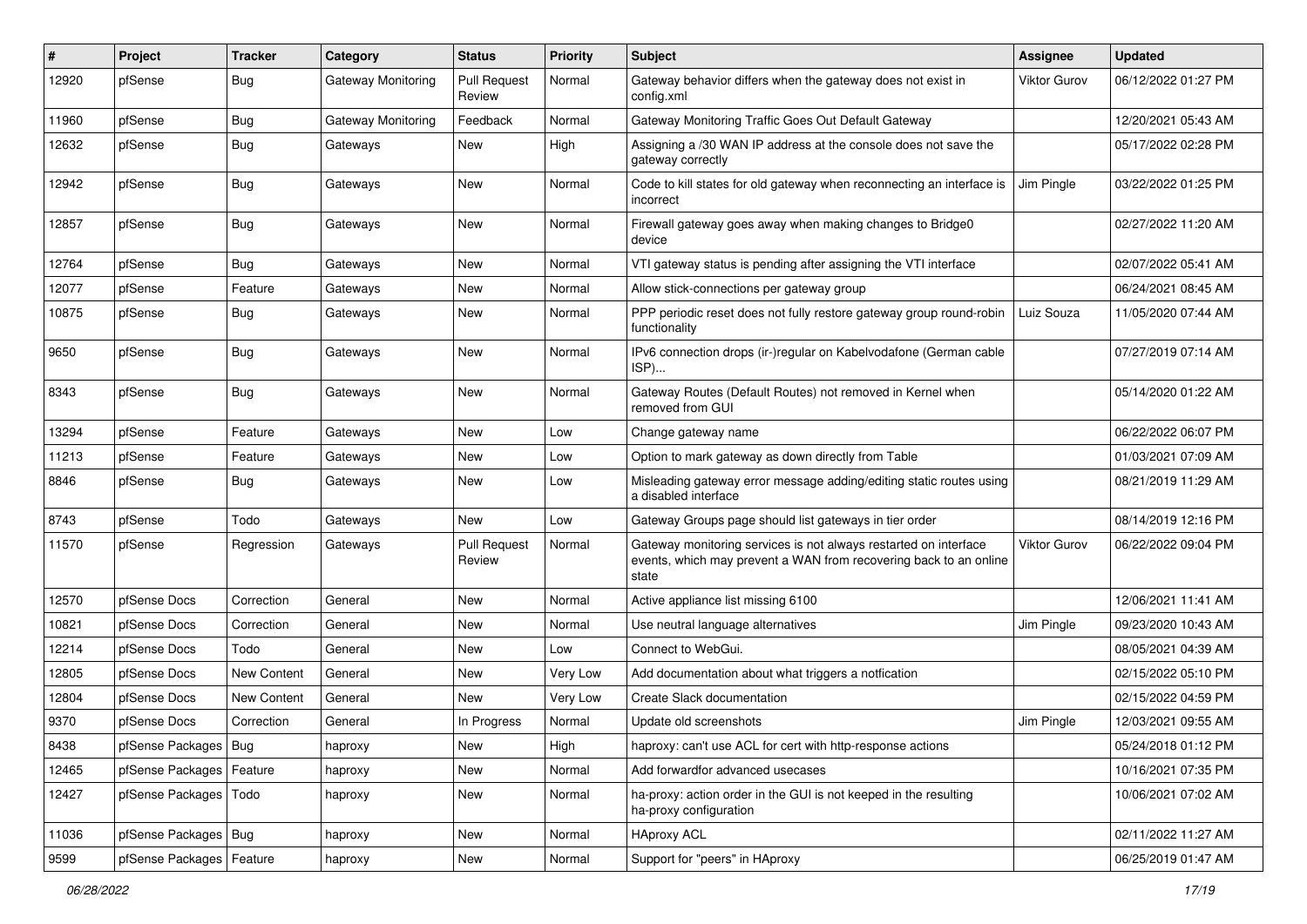| $\sharp$ | <b>Project</b>             | <b>Tracker</b> | Category | <b>Status</b> | Priority | <b>Subject</b>                                                                                      | Assignee            | <b>Updated</b>      |
|----------|----------------------------|----------------|----------|---------------|----------|-----------------------------------------------------------------------------------------------------|---------------------|---------------------|
| 9500     | pfSense Packages           | Bug            | haproxy  | <b>New</b>    | Normal   | HAproxy does not delete non-applicable action config                                                |                     | 01/18/2022 06:28 AM |
| 9261     | pfSense Packages           | Bug            | haproxy  | <b>New</b>    | Normal   | haproxy GUI failure                                                                                 |                     | 01/08/2019 12:41 PM |
| 9077     | pfSense Packages           | Feature        | haproxy  | <b>New</b>    | Normal   | haproxy UI: Add seperator lines                                                                     |                     | 10/29/2018 06:06 AM |
| 8982     | pfSense Packages           | Feature        | haproxy  | <b>New</b>    | Normal   | HAproxy ACL support for map in configuration UI                                                     |                     | 06/25/2019 01:49 AM |
| 8902     | pfSense Packages   Bug     |                | haproxy  | New           | Normal   | HAproxy package not use custom DNS for lookup on apply new<br>config                                |                     | 09/16/2018 08:16 AM |
| 8869     | pfSense Packages           | Feature        | haproxy  | <b>New</b>    | Normal   | HAproxy should use RFC 7919 DH parameter files                                                      |                     | 10/17/2018 10:46 AM |
| 8232     | pfSense Packages           | Feature        | haproxy  | <b>New</b>    | Normal   | different ssl options based on the sni name                                                         |                     | 01/30/2019 10:36 AM |
| 8213     | pfSense Packages   Bug     |                | haproxy  | <b>New</b>    | Normal   | acl src file not populated from alias                                                               |                     | 12/21/2017 02:02 PM |
| 8121     | pfSense Packages           | Feature        | haproxy  | <b>New</b>    | Normal   | haproxy, allow to generate backends even they don't seem to be<br>used                              |                     | 11/23/2017 04:04 AM |
| 7686     | pfSense Packages   Feature |                | haproxy  | <b>New</b>    | Normal   | Add option in HAProxy to configure SSL defaults based on the<br>Mozilla SSL Configuration Generator |                     | 08/16/2019 01:09 PM |
| 7462     | pfSense Packages   Bug     |                | haproxy  | <b>New</b>    | Normal   | HAproxy not rebinding properly after WAN DHCP IP change                                             |                     | 01/11/2018 09:15 AM |
| 6861     | pfSense Packages   Bug     |                | haproxy  | <b>New</b>    | Normal   | Ha-Proxy duplicated backend used in place of original backend                                       |                     | 02/18/2019 05:30 PM |
| 6784     | pfSense Packages   Bug     |                | haproxy  | New           | Normal   | HAProxy version .48 will not use URL Table Alias for front end<br>listener                          |                     | 02/18/2019 05:32 PM |
| 9247     | pfSense Packages   Bug     |                | haproxy  | <b>New</b>    | Low      | HAProxy multiple server selection on stats pages doesn't work                                       |                     | 01/02/2019 04:44 PM |
| 11000    | pfSense Packages           | Bug            | haproxy  | New           | Very Low | haproxy deprecated trick suggested                                                                  |                     | 12/23/2020 02:55 PM |
| 9648     | pfSense Packages           | Feature        | haproxy  | <b>New</b>    | Very Low | Multiple node Sync HAProxy configuration to backup CARP<br>members via XMLRPC.                      |                     | 07/25/2019 10:04 AM |
| 12354    | pfSense Packages           | Todo           | haproxy  | Feedback      | High     | Update haproxy-devel to mitigate CVE-2021-40346                                                     | <b>Viktor Gurov</b> | 05/12/2022 08:50 AM |
| 11135    | pfSense Packages           | Bug            | haproxy  | Feedback      | High     | HAproxy OCSP reponse crontab bug                                                                    | <b>Viktor Gurov</b> | 09/10/2021 11:51 AM |
| 13022    | pfSense Packages           | Bug            | haproxy  | Feedback      | Normal   | HAProxy - Sub Frontends ignore Client verification CA certificates                                  |                     | 04/06/2022 12:55 PM |
| 11937    | pfSense Packages   Bug     |                | haproxy  | Feedback      | Normal   | HAproxy "Use Client-IP" option breaks Captive Portal                                                | <b>Viktor Gurov</b> | 06/22/2021 08:48 AM |
| 11756    | pfSense Packages           | Bug            | haproxy  | Feedback      | Normal   | HaProxy does not transfer backend states during reload                                              | <b>Viktor Gurov</b> | 07/14/2021 01:21 PM |
| 11491    | pfSense Packages           | Bug            | haproxy  | Feedback      | Normal   | haproxy-devel v0.62 2 - startup error 'httpchk'                                                     | <b>Viktor Gurov</b> | 06/22/2021 08:46 AM |
| 10936    | pfSense Packages   Bug     |                | haproxy  | Feedback      | Normal   | both haproxy/haproxy-devel non-existent option lb-agent-chk                                         |                     | 04/21/2022 12:40 PM |
| 10779    | pfSense Packages   Feature |                | haproxy  | Feedback      | Normal   | <b>HAProxy SSL/TLS Compatibility Mode</b>                                                           | <b>Viktor Gurov</b> | 04/22/2022 02:20 AM |
| 10739    | pfSense Packages           | Feature        | haproxy  | Feedback      | Normal   | Update HAproxy-devel package to 2.2 and HAproxy to 2.0                                              | <b>Viktor Gurov</b> | 10/03/2021 03:53 PM |
| 9335     | pfSense Packages           | Bug            | haproxy  | Feedback      | Normal   | Stored XSS in HAProxy / haproxy_listeners_edit.php                                                  | Jim Pingle          | 02/18/2019 09:35 AM |
| 7039     | pfSense Packages   Bug     |                | haproxy  | Feedback      | Normal   | HAProxy backend configuration does not handle intermediate CAs<br>properly                          |                     | 04/21/2022 12:40 PM |
| 13098    | pfSense Packages   Bug     |                | haproxy  | Feedback      | Low      | HAProxy Virtual IP broken link under Frontend setup                                                 |                     | 04/27/2022 08:35 AM |